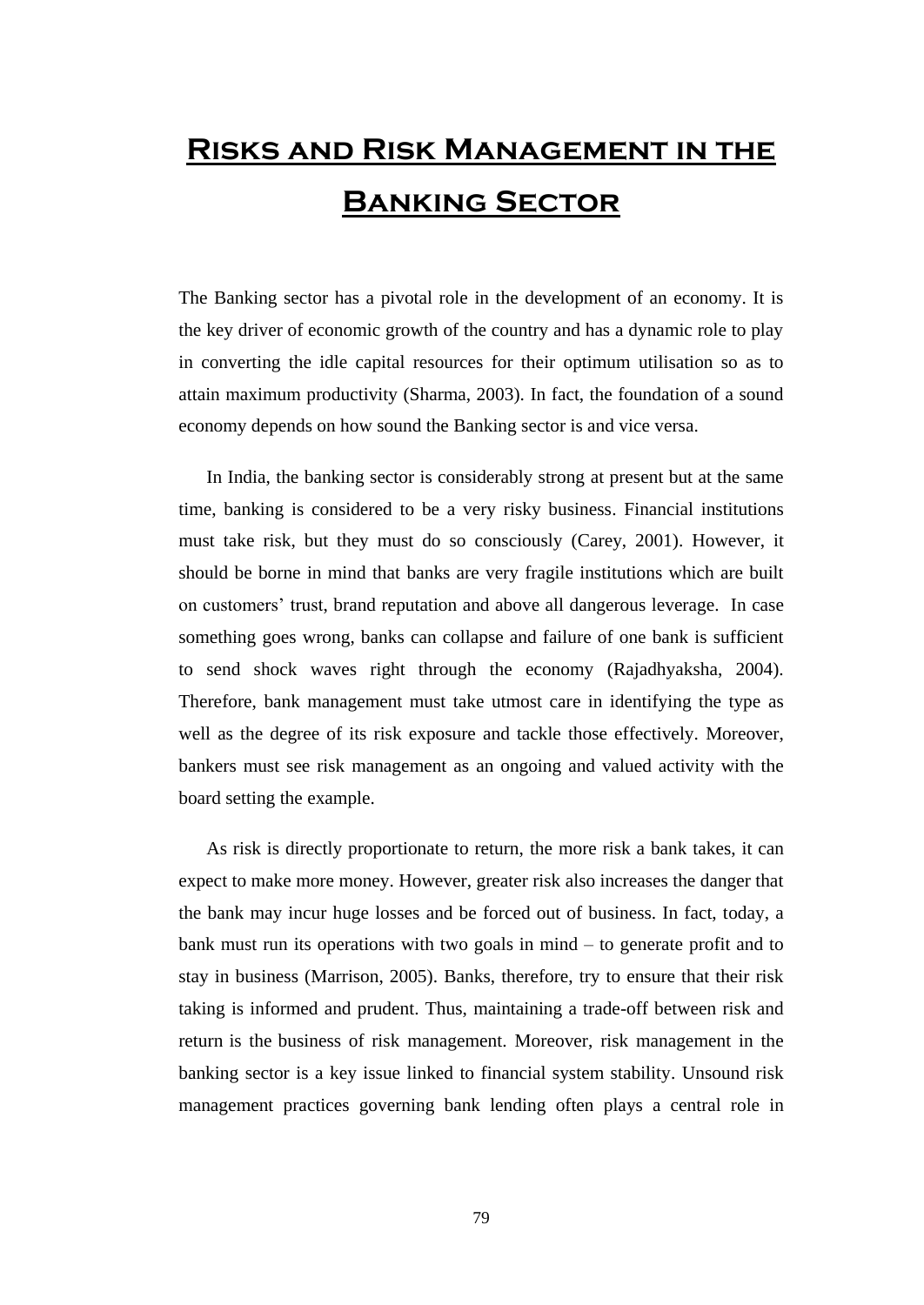financial turmoil, most notably seen during the Asian financial crisis of 1997-  $98^1$ .

#### **6.1. Definition of Risk**

A risk can be defined as an unplanned event with financial consequences resulting in loss or reduced earnings (Vasavada, Kumar, Rao & Pai, 2005). An activity which may give profits or result in loss may be called a risky proposition due to uncertainty or unpredictability of the activity of trade in future. In other words, it can be defined as the uncertainty of the outcome.

Risk refers to 'a condition where there is a possibility of undesirable occurrence of a particular result which is known or best quantifiable and therefore insurable' (Periasamy, 2008). Risk may mean that there is a possibility of loss or damage which, may or may not happen.

Risks may be defined as uncertainties resulting in adverse outcome, adverse in relation to planned objective or expectations (Kumar, Chatterjee, Chandrasekhar & Patwardhan 2005).

In the simplest words, risk may be defined as possibility of loss. It may be financial loss or loss to the reputation/ image (Sharma, 2003).

Although the terms risk and uncertainty are often used synonymously, there is difference between the two (Sharan, 2009). Uncertainty is the case when the decision-maker knows all the possible outcomes of a particular act, but does not have an idea of the probabilities of the outcomes. On the contrary, risk is related to a situation in which the decision-maker knows the probabilities of the various outcomes. In short, risk is a quantifiable uncertainty.

1

<sup>1</sup> **Asian Financial Crisis**: The **Asian Financial Crisis** was a period of [financial crisis](http://en.wikipedia.org/wiki/Financial_crisis) that gripped much of [Asia](http://en.wikipedia.org/wiki/Asia) beginning in July 1997, and raised fears of a worldwide economic meltdown due t[o financial](http://en.wikipedia.org/wiki/Financial_contagion)  [contagion.](http://en.wikipedia.org/wiki/Financial_contagion) The crisis started in [Thailand](http://en.wikipedia.org/wiki/Thailand) with the financial collapse of th[e Thai baht](http://en.wikipedia.org/wiki/Thai_baht) caused by the decision of the Thai government t[o float](http://en.wikipedia.org/wiki/Floating_currency) the baht, cutting it[s peg](http://en.wikipedia.org/wiki/Fixed_exchange_rate) to the [USD,](http://en.wikipedia.org/wiki/USD) after exhaustive efforts to support it in the face of a severe financial over extension that was in part [real estate](http://en.wikipedia.org/wiki/Real_estate) driven. At the time, Thailand had acquired a burden o[f foreign debt](http://en.wikipedia.org/wiki/Foreign_debt) that made the country effectively [bankrupt](http://en.wikipedia.org/wiki/Bankrupt) even before the collapse of its currency. As the crisis spread, most o[f Southeast Asia](http://en.wikipedia.org/wiki/Southeast_Asia) an[d Japan](http://en.wikipedia.org/wiki/Japan) saw slumping currencies, devalued stock markets and other [asset](http://en.wikipedia.org/wiki/Asset) prices, and a precipitous rise in [private debt.](http://en.wikipedia.org/wiki/Private_debt)

<sup>(</sup>**Source:** http://en.wikipedia.org/wiki/1997\_Asian\_Financial\_Crisis)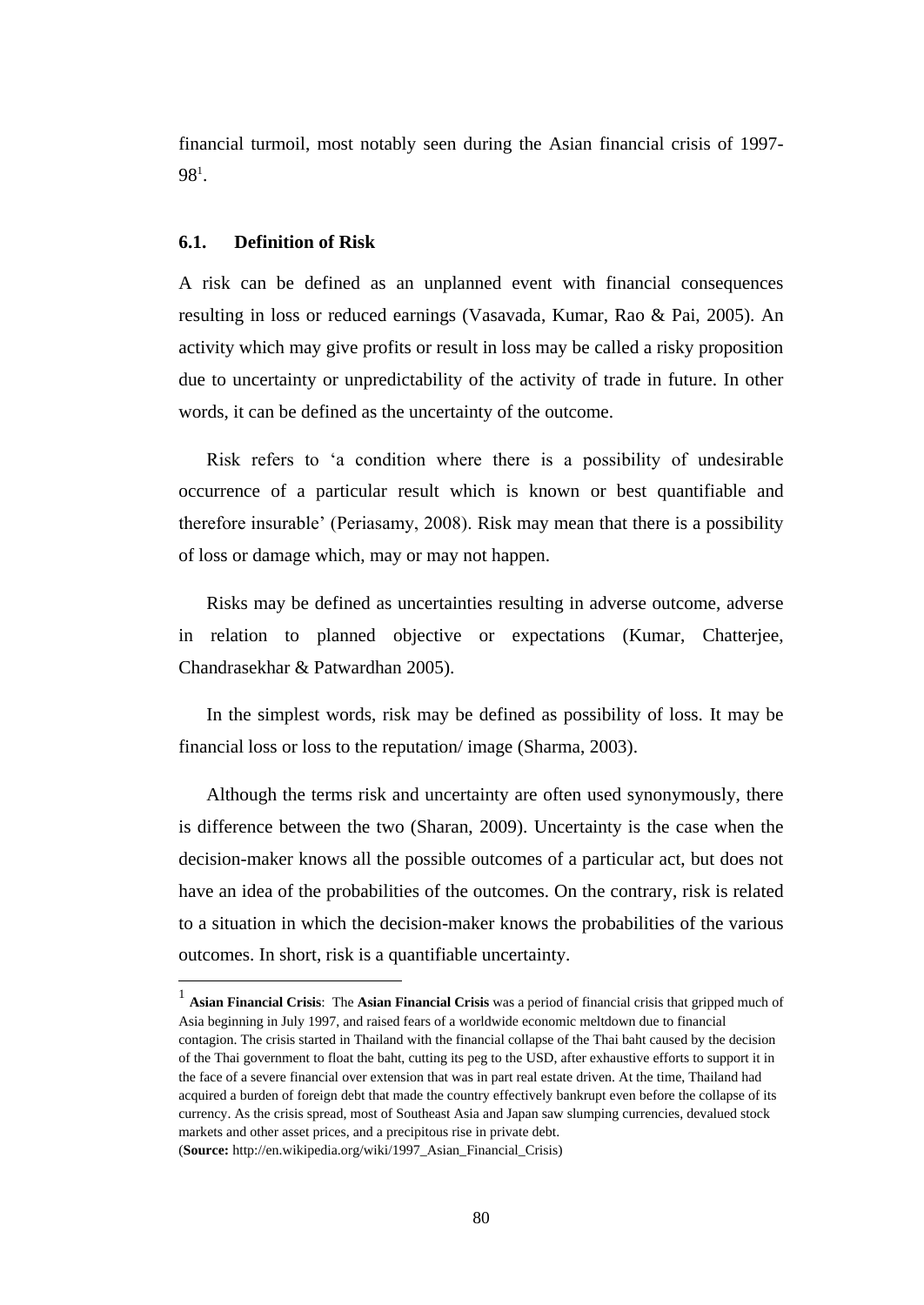### **6.2. Risk in Banking Business**

In the post LPG period, the banking sector has witnessed tremendous competition not only from the domestic banks but from foreign banks alike. In fact, competition in the banking sector has emerged due to disintermediation and deregulation. The liberalised economic scenario of the country has opened various new avenues for increasing revenues of banks. In order to grab this opportunity, Indian commercial banks have launched several new and innovated products, introduced facilities like ATMs, Credit Cards, Mobile banking, Internet banking etc. Apart from the traditional banking products, it is seen that Mutual Funds, Insurance etc. are being designed/ upgraded and served to attract more customers to their fold.

In the backdrop of all these developments i.e., deregulation in the Indian economy and product/ technological innovation, risk exposure of banks has also increased considerably. Thus, this has forced banks to focus their attention to risk management (Sharma, 2003). In fact, the importance of risk management of banks has been elevated by technological developments, the emergence of new financial instruments, deregulation and heightened capital market volatility (Mishra, 1997).

In short, the two most important developments that have made it imperative for Indian commercial banks to give emphasise on risk management are discussed below –

- **(a) Deregulation**: The era of financial sector reforms which started in early 1990s has culminated in deregulation in a phased manner. Deregulation has given banks more autonomy in areas like lending, investment, interest rate structure etc. As a result of these developments, banks are required to manage their own business themselves and at the same time maintain liquidity and profitability. This has made it imperative for banks to pay more attention to risk management.
- **(b) Technological innovation**: Technological innovations have provided a platform to the banks for creating an environment for efficient customer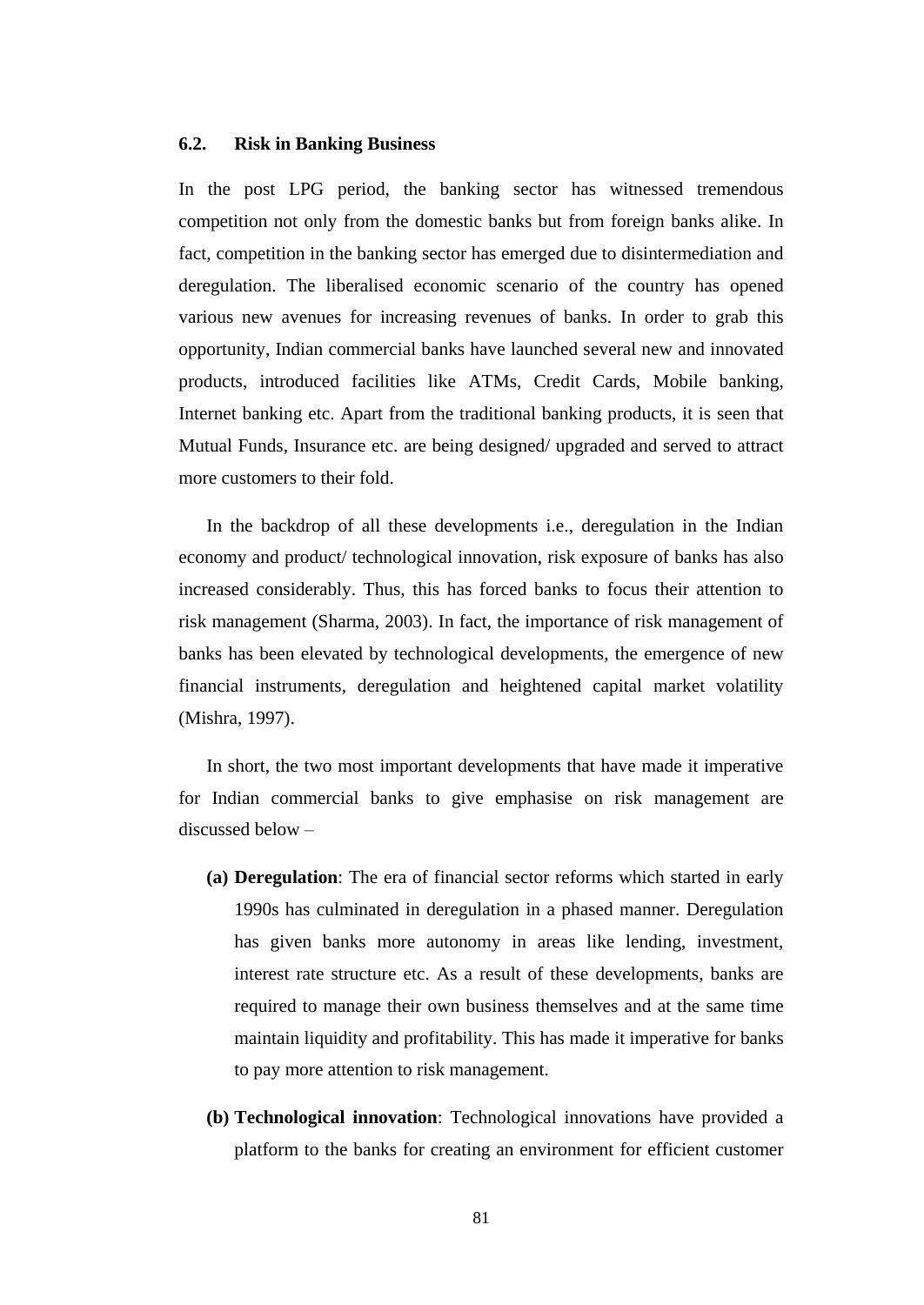services as also for designing new products. In fact, it is technological innovation that has helped banks to manage the assets and liabilities in a better way, providing various delivery channels, reducing processing time of transactions, reducing manual intervention in back office functions etc. However, all these developments have also increased the diversity and complexity of risks, which need to be managed professionally so that the opportunities provided by the technology are not negated.

# **6.3. Type of Risks**

Risk may be defined as 'possibility of loss', which may be financial loss or loss to the image or reputation. Banks like any other commercial organisation also intend to take risk, which is inherent in any business. Higher the risk taken, higher the gain would be. But higher risks may also result into higher losses. However, banks are prudent enough to identify, measure and price risk, and maintain appropriate capital to take care of any eventuality. The major risks in banking business or 'banking risks', as commonly referred, are listed below –

- Liquidity Risk
- Interest Rate Risk
- Market Risk
- Credit or Default Risk
- Operational Risk



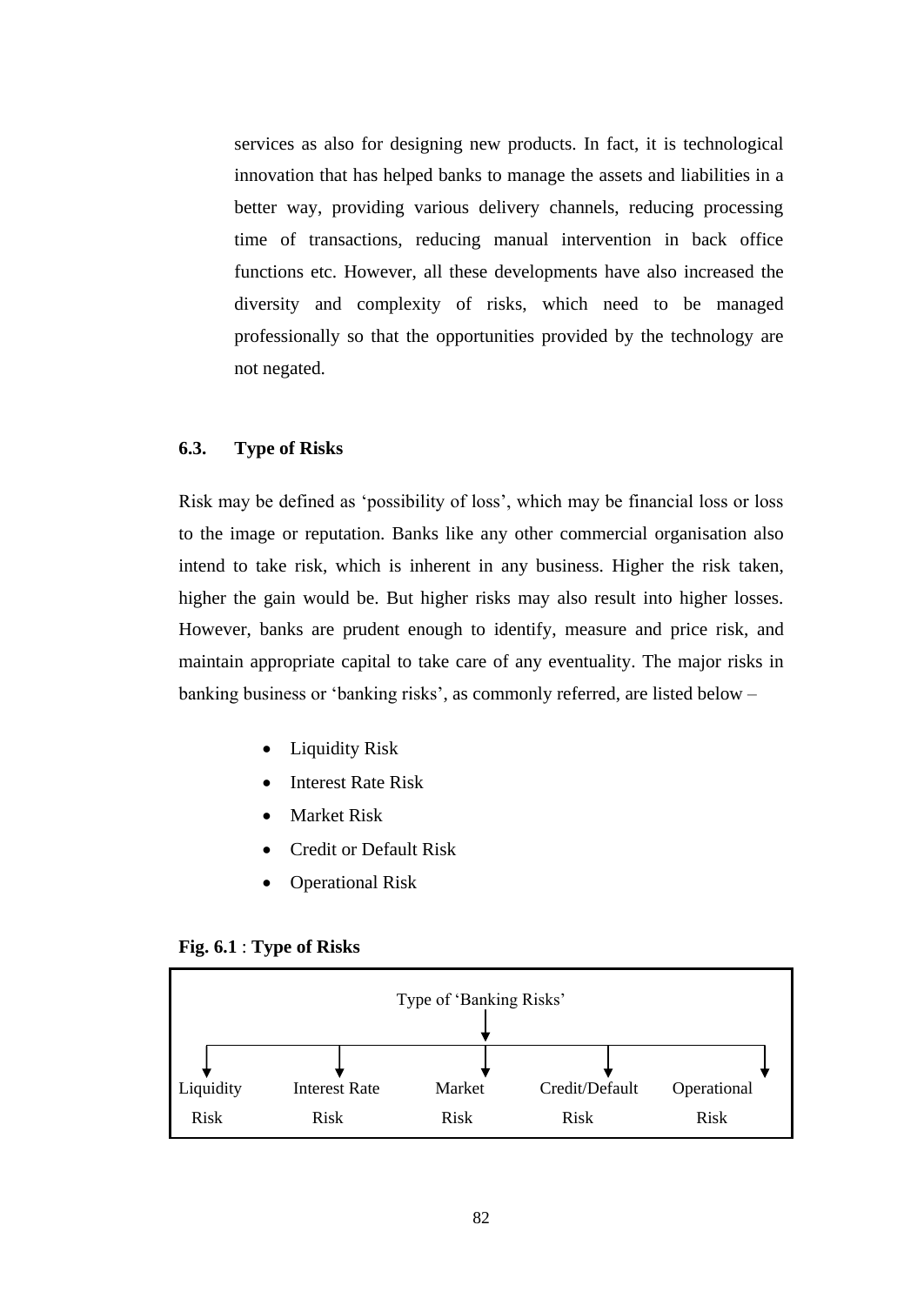

## **6.3.1. Liquidity Risk**

The liquidity risk of banks arises from funding of long-term assets by short-term liabilities, thereby making the liabilities subject to rollover or refinancing risk (Kumar et al., 2005). It can be also defined as the possibility that an institution may be unable to meet its maturing commitments or may do so only by borrowing funds at prohibitive costs or by disposing assets at rock bottom prices. The liquidity risk in banks manifest in different dimensions -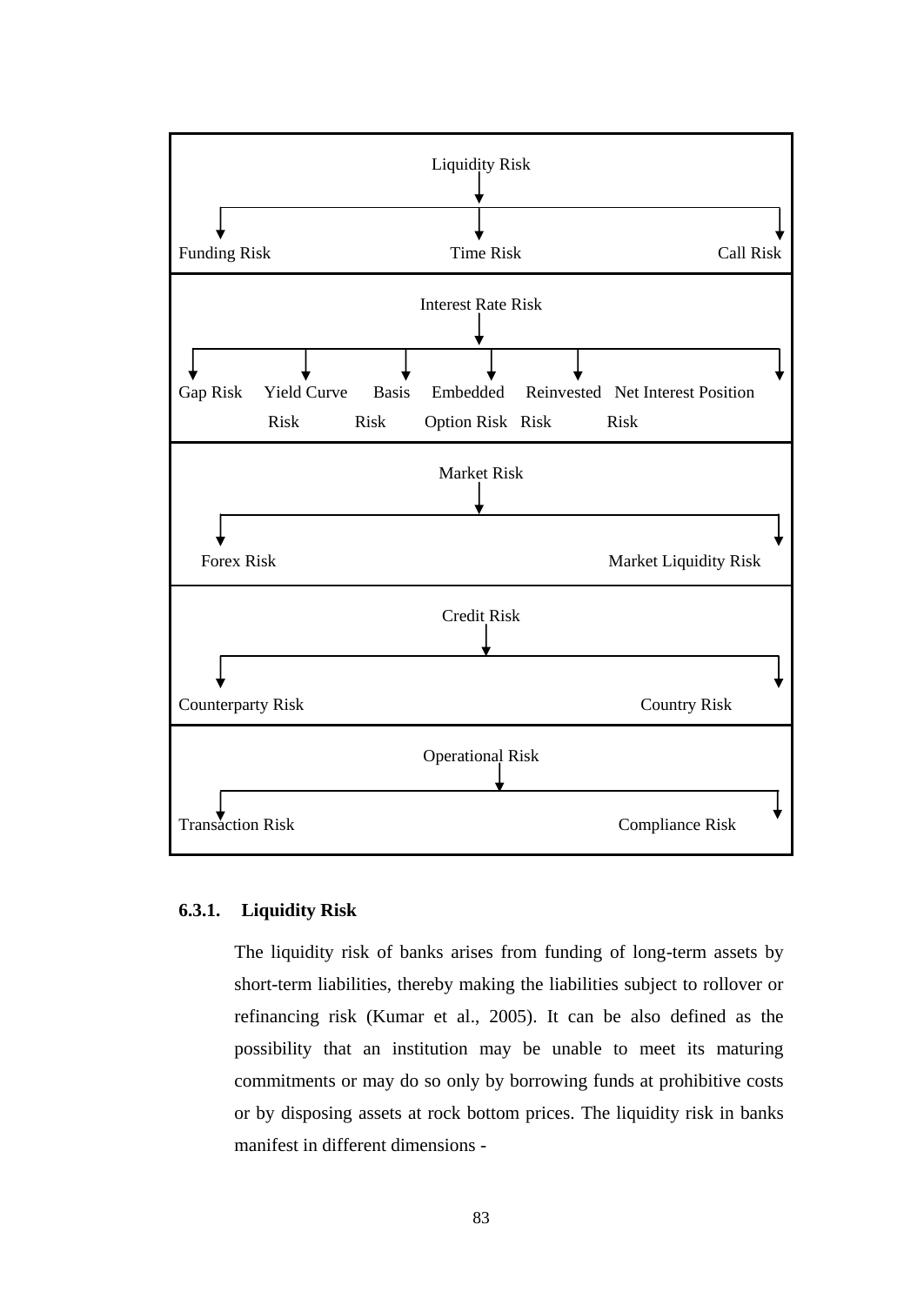- **(a)** *Funding Risk*: Funding Liquidity Risk is defined as the inability to obtain funds to meet cash flow obligations. For banks, funding liquidity risk is crucial. This arises from the need to replace net outflows due to unanticipated withdrawal/ non-renewal of deposits (wholesale and retail).
- **(b)** *Time Risk*: Time risk arises from the need to compensate for nonreceipt of expected inflows of funds i.e., performing assets turning into non-performing assets.
- **(c)** *Call Risk*: Call risk arises due to crystallisation of contingent liabilities. It may also arise when a bank may not be able to undertake profitable business opportunities when it arises.

#### **6.3.2. Interest Rate Risk**

Interest Rate Risk arises when the Net Interest Margin or the Market Value of Equity (MVE) of an institution is affected due to changes in the interest rates. In other words, the risk of an adverse impact on Net Interest Income (NII) due to variations of interest rate may be called Interest Rate Risk (Sharma, 2003). It is the exposure of a Bank's financial condition to adverse movements in interest rates.

IRR can be viewed in two ways – its impact is on the earnings of the bank or its impact on the economic value of the bank's assets, liabilities and Off-Balance Sheet (OBS) positions. Interest rate Risk can take different forms. The following are the types of Interest Rate Risk –

**(a)** *Gap or Mismatch Risk*: A gap or mismatch risk arises from holding assets and liabilities and Off-Balance Sheet items with different principal amounts, maturity dates or re-pricing dates, thereby creating exposure to unexpected changes in the level of market interest rates.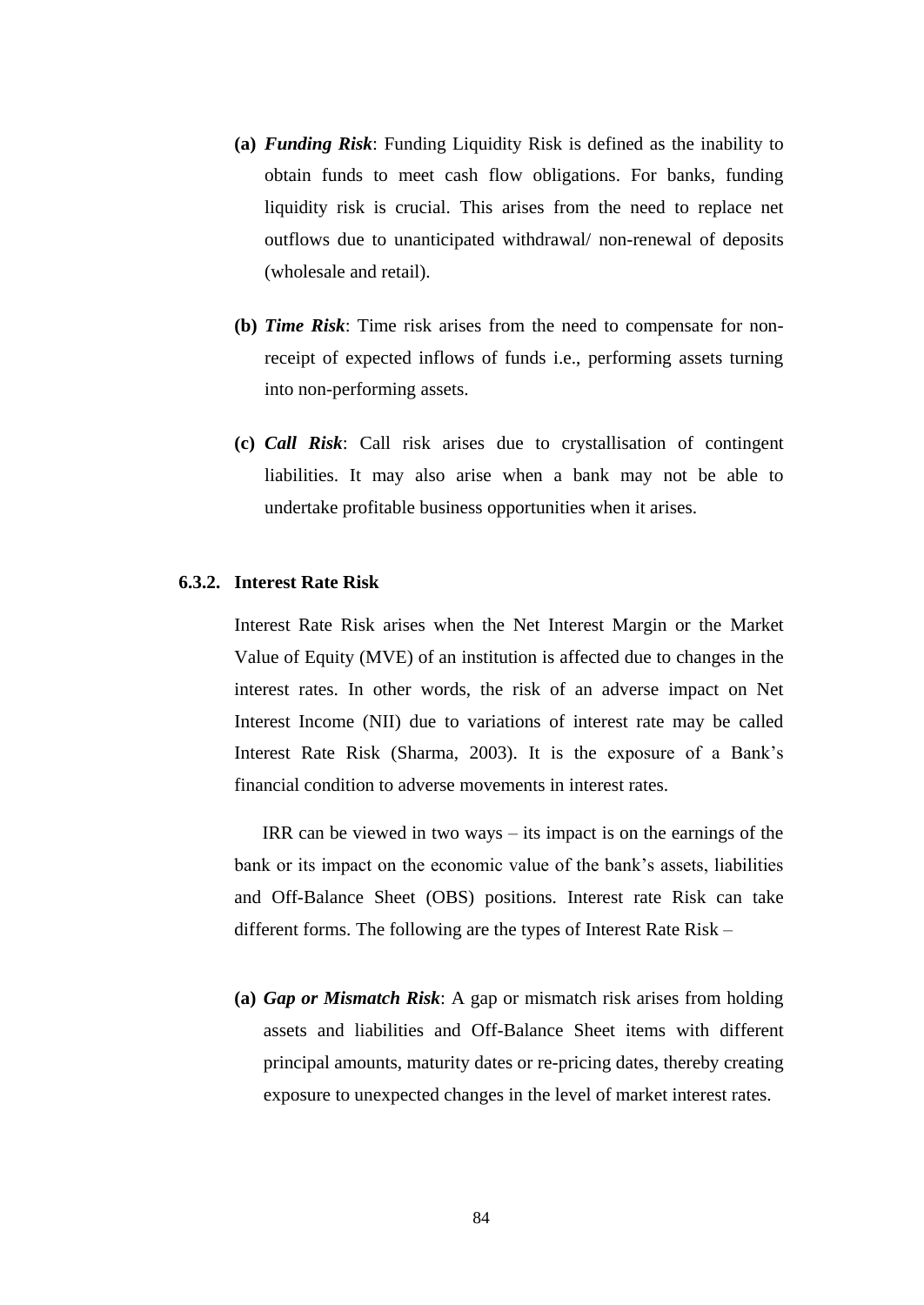**(b)** *Yield Curve Risk*: Banks, in a floating interest scenario, may price their assets and liabilities based on different benchmarks, i.e., treasury bills' yields, fixed deposit rates, call market rates, MIBOR etc. In case the banks use two different instruments maturing at different time horizon for pricing their assets and liabilities then any non-parallel movements in the yield curves, which is rather frequent, would affect the NII. Thus, banks should evaluate the movement in yield curves and the impact of that on the portfolio values and income.

An example would be when a liability raised at a rate linked to say 91 days T Bill is used to fund an asset linked to 364 days T Bills. In a raising rate scenario both, 91 days and 364 days T Bills may increase but not identically due to non-parallel movement of yield curve creating a variation in net interest earned (Kumar et al., 2005).

**(c)** *Basis Risk*: Basis Risk is the risk that arises when the interest rate of different assets, liabilities and off-balance sheet items may change in different magnitude. For example, in a rising interest rate scenario, asset interest rate may rise in different magnitude than the interest rate on corresponding liability, thereby creating variation in net interest income.

The degree of basis risk is fairly high in respect of banks that create composite assets out of composite liabilities. The loan book in India is funded out of a composite liability portfolio and is exposed to a considerable degree of basis risk. The basis risk is quite visible in volatile interest rate scenarios (Kumar et al., 2005). When the variation in market interest rate causes the NII to expand, the banks have experienced favourable basis shifts and if the interest rate movement causes the NII to contract, the basis has moved against the banks.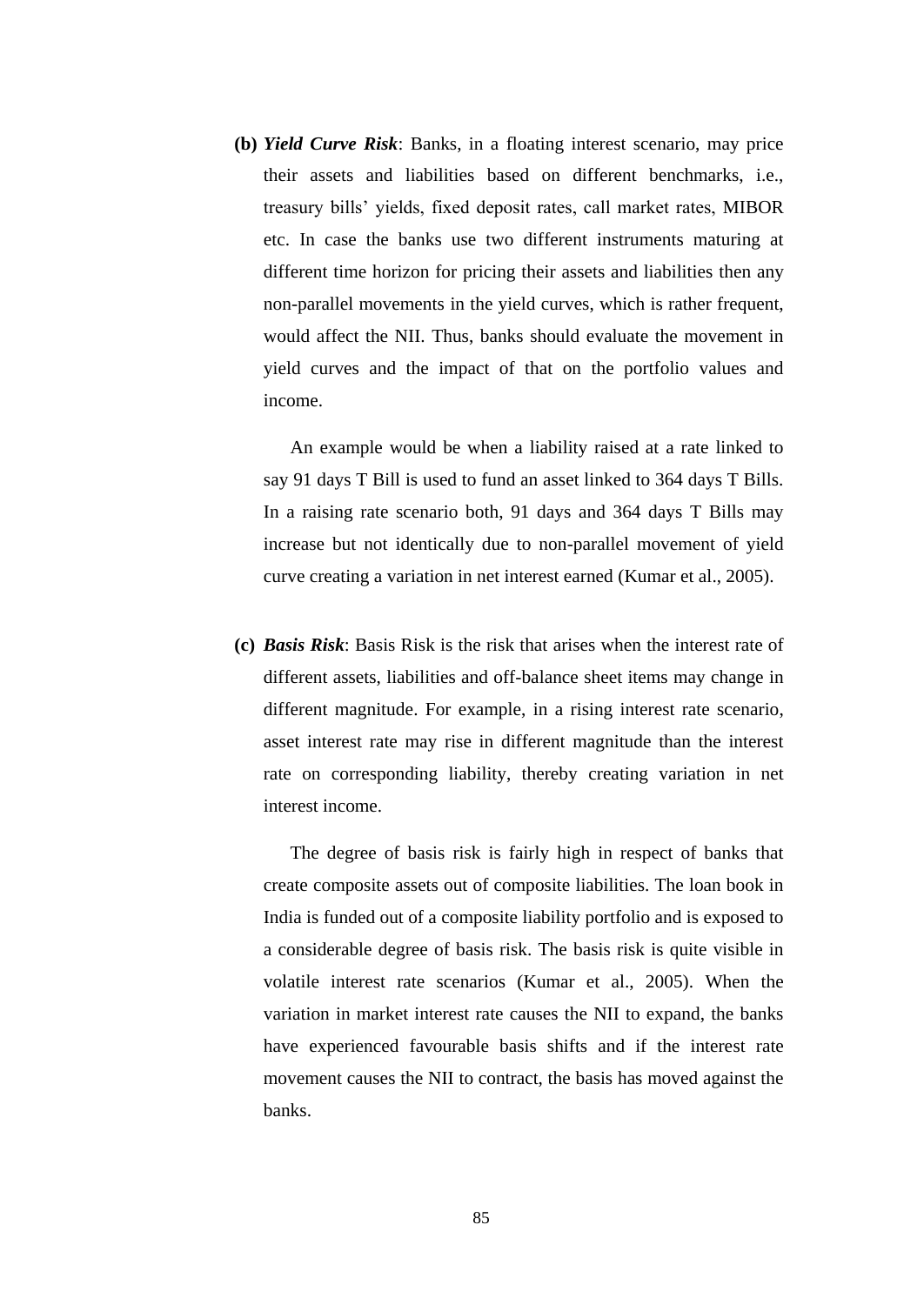- **(d)** *Embedded Option Risk*: Significant changes in market interest rates create the source of risk to banks' profitability by encouraging prepayment of cash credit/demand loans, term loans and exercise of call/put options on bonds/ debentures and/ or premature withdrawal of term deposits before their stated maturities. The embedded option risk is experienced in volatile situations and is becoming a reality in India. The faster and higher the magnitude of changes in interest rate, the greater will be the embedded option risk to the banks' Net Interest Income. The result is the reduction of projected cash flow and the income for the bank.
- **(e)** *Reinvested Risk*: Reinvestment risk is the risk arising out of uncertainty with regard to interest rate at which the future cash flows could be reinvested. Any mismatches in cash flows i.e., inflow and outflow would expose the banks to variation in Net Interest Income. This is because market interest received on loan and to be paid on deposits move in different directions.
- **(f)** *Net Interest Position Risk*: Net Interest Position Risk arises when the market interest rates adjust downwards and where banks have more earning assets than paying liabilities. Such banks will experience a reduction in NII as the market interest rate declines and the NII increases when interest rate rises. Its impact is on the earnings of the bank or its impact is on the economic value of the banks' assets, liabilities and OBS positions.

# **6.3.3. Market Risk**

The risk of adverse deviations of the mark-to-market value of the trading portfolio, due to market movements, during the period required to liquidate the transactions is termed as Market Risk (Kumar et al., 2005). This risk results from adverse movements in the level or volatility of the market prices of interest rate instruments, equities, commodities, and currencies. It is also referred to as Price Risk.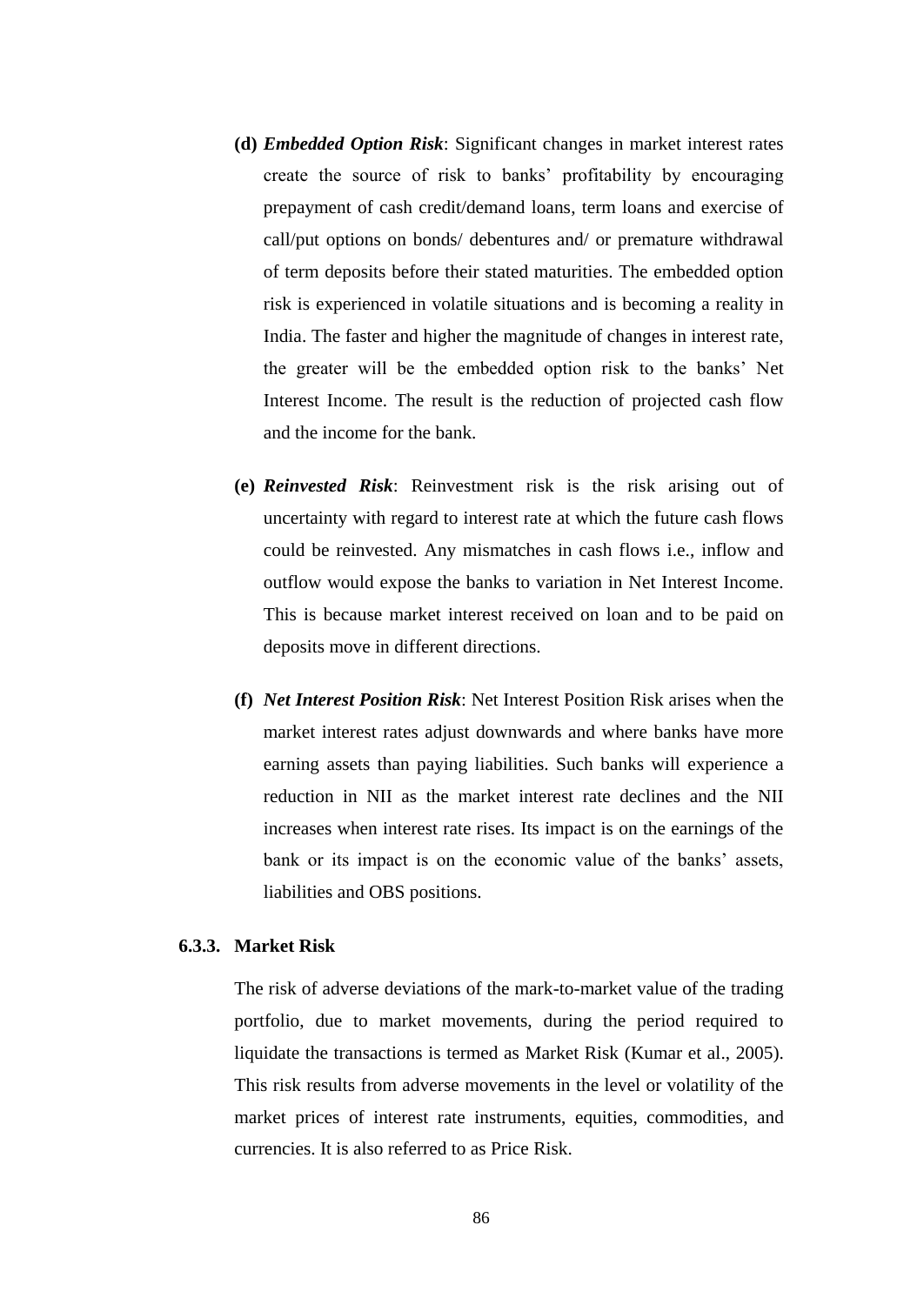Price risk occurs when assets are sold before their stated maturities. In the financial market, bond prices and yields are inversely related. The price risk is closely associated with the trading book, which is created for making profit out of short-term movements in interest rates.

The term Market risk applies to (i) that part of IRR which affects the price of interest rate instruments, (ii) Pricing risk for all other assets/ portfolio that are held in the trading book of the bank and (iii) Foreign Currency Risk.

- **(a)** *Forex Risk*: Forex risk is the risk that a bank may suffer losses as a result of adverse exchange rate movements during a period in which it has an open position either spot or forward, or a combination of the two, in an individual foreign currency.
- **(b)** *Market Liquidity Risk*: Market liquidity risk arises when a bank is unable to conclude a large transaction in a particular instrument near the current market price.

# **6.3.4. Default or Credit Risk**

Credit risk is more simply defined as the potential of a bank borrower or counterparty to fail to meet its obligations in accordance with the agreed terms. In other words, credit risk can be defined as the risk that the interest or principal or both will not be paid as promised and is estimated by observing the proportion of assets that are below standard. Credit risk is borne by all lenders and will lead to serious problems, if excessive. For most banks, loans are the largest and most obvious source of credit risk. It is the most significant risk, more so in the Indian scenario where the NPA level of the banking system is significantly high (Sharma, 2003). The Asian Financial crisis, which emerged due to rise in NPAs to over 30% of the total assets of the financial system of Indonesia, Malaysia, South Korea and Thailand, highlights the importance of management of credit risk.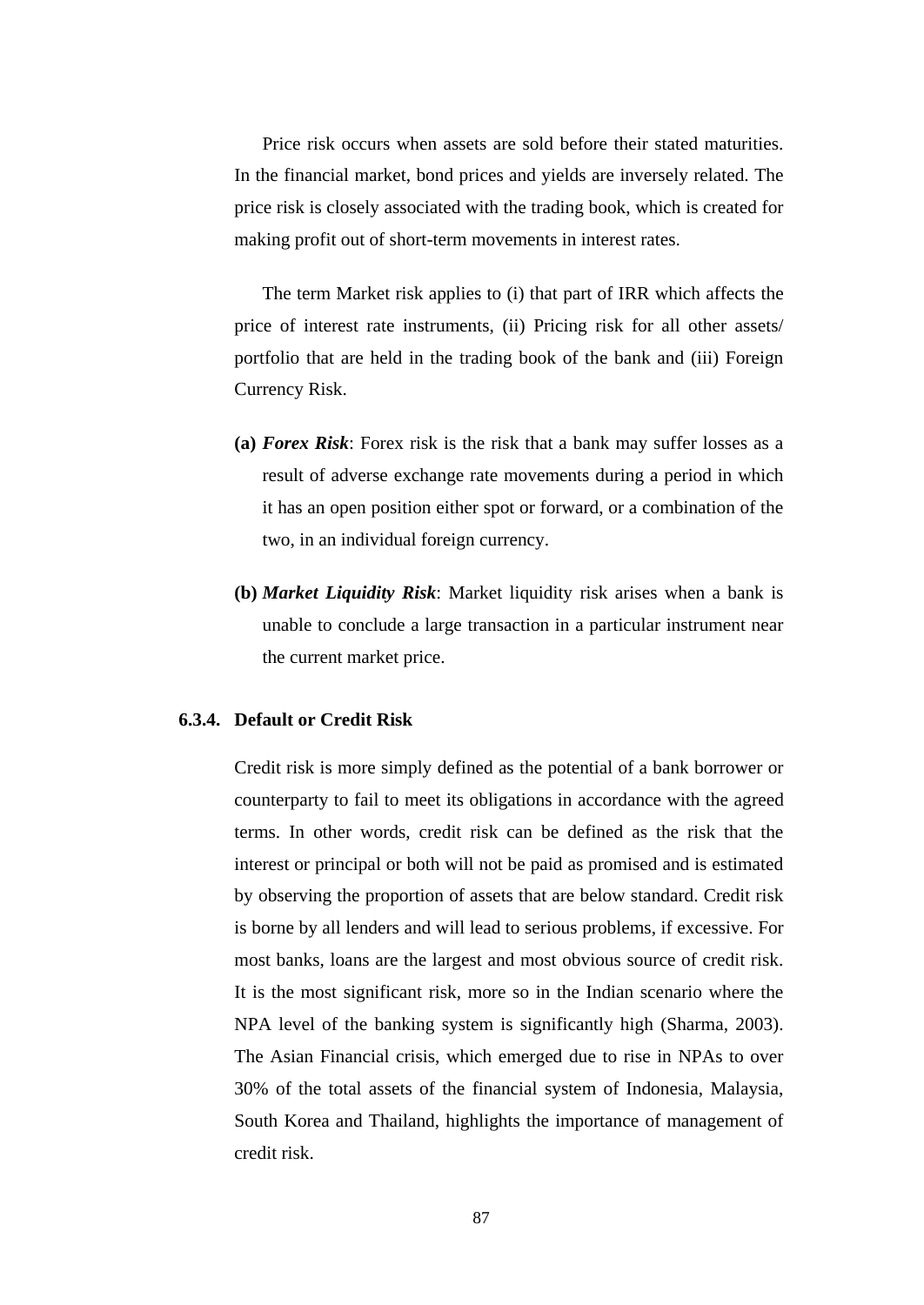There are two variants of credit risk which are discussed below –

- **(a)** *Counterparty Risk*: This is a variant of Credit risk and is related to non-performance of the trading partners due to counterparty's refusal and or inability to perform. The counterparty risk is generally viewed as a transient financial risk associated with trading rather than standard credit risk.
- **(b)** *Country Risk*: This is also a type of credit risk where nonperformance of a borrower or counterparty arises due to constraints or restrictions imposed by a country. Here, the reason of nonperformance is external factors on which the borrower or the counterparty has no control.

Credit Risk depends on both external and internal factors. The internal factors include –

- 1. Deficiency in credit policy and administration of loan portfolio.
- 2. Deficiency in appraising borrower's financial position prior to lending.
- 3. Excessive dependence on collaterals.
- 4. Bank's failure in post-sanction follow-up, etc.

The major external factors –

- 1. The state of economy
- 2. Swings in commodity price, foreign exchange rates and interest rates, etc.

Credit Risk can't be avoided but has to be managed by applying various risk mitigating processes –

1. Banks should assess the credit worthiness of the borrower before sanctioning loan i.e., credit rating of the borrower should be done beforehand. Credit rating is main tool of measuring credit risk and it also facilitates pricing the loan.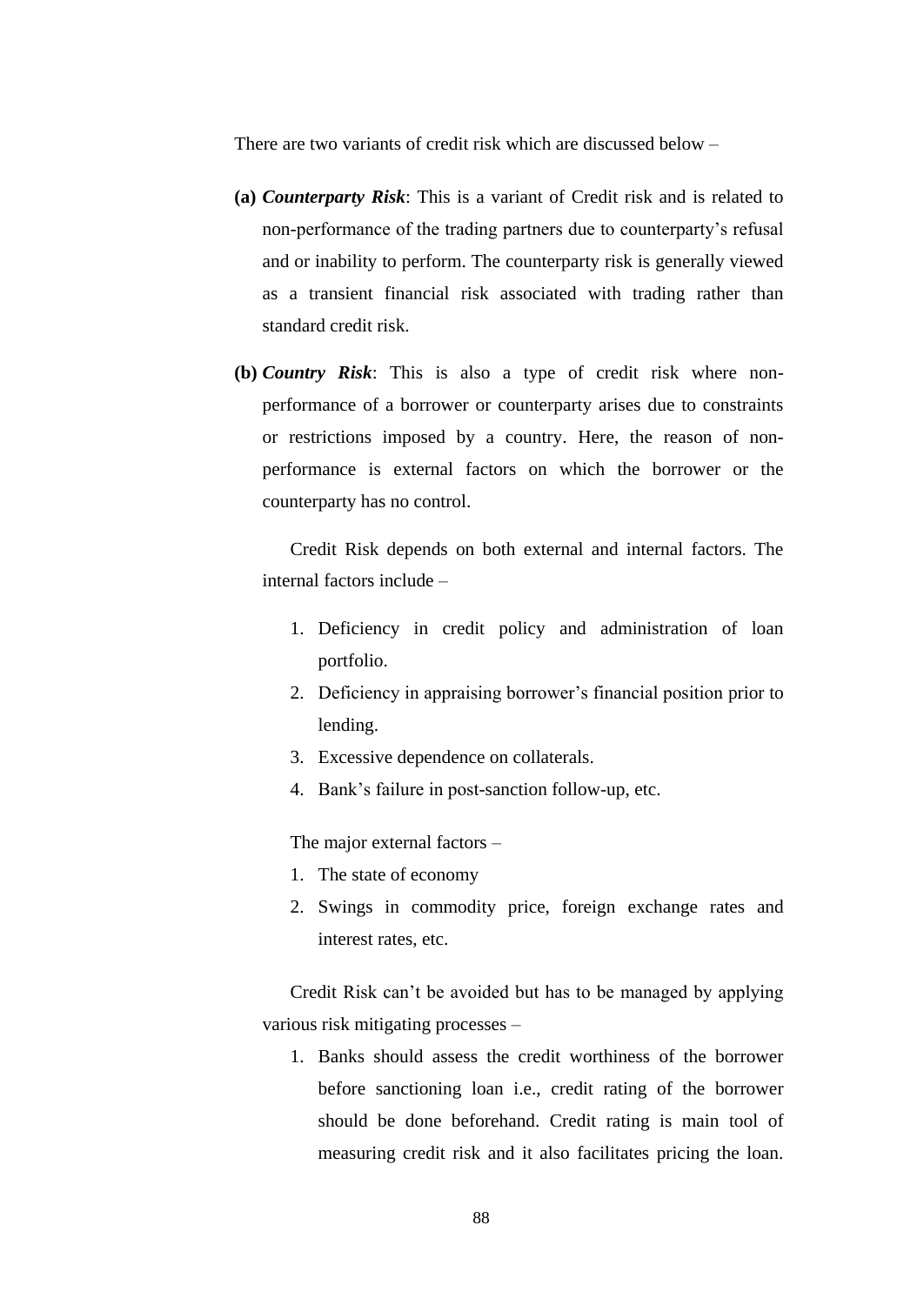By applying a regular evaluation and rating system of all investment opportunities, banks can reduce its credit risk as it can get vital information of the inherent weaknesses of the account.

- 2. Banks should fix prudential limits on various aspects of credit – benchmarking Current Ratio, Debt Equity Ratio, Debt Service Coverage Ratio, Profitability Ratio etc.
- 3. There should be maximum limit exposure for single/ group borrower.
- 4. There should be provision for flexibility to allow variations for very special circumstances.
- 5. Alertness on the part of operating staff at all stages of credit dispensation – appraisal, disbursement, review/ renewal, postsanction follow-up can also be useful for avoiding credit risk.

# **6.3.5. Operational Risk**

Basel Committee for Banking Supervision has defined operational risk as 'the risk of loss resulting from inadequate or failed internal processes, people and systems or from external events'. Thus, operational loss has mainly three exposure classes namely people, processes and systems.

Managing operational risk has become important for banks due to the following reasons –

- 1. Higher level of automation in rendering banking and financial services
- 2. Increase in global financial inter-linkages

Scope of operational risk is very wide because of the above mentioned reasons. Two of the most common operational risks are discussed below –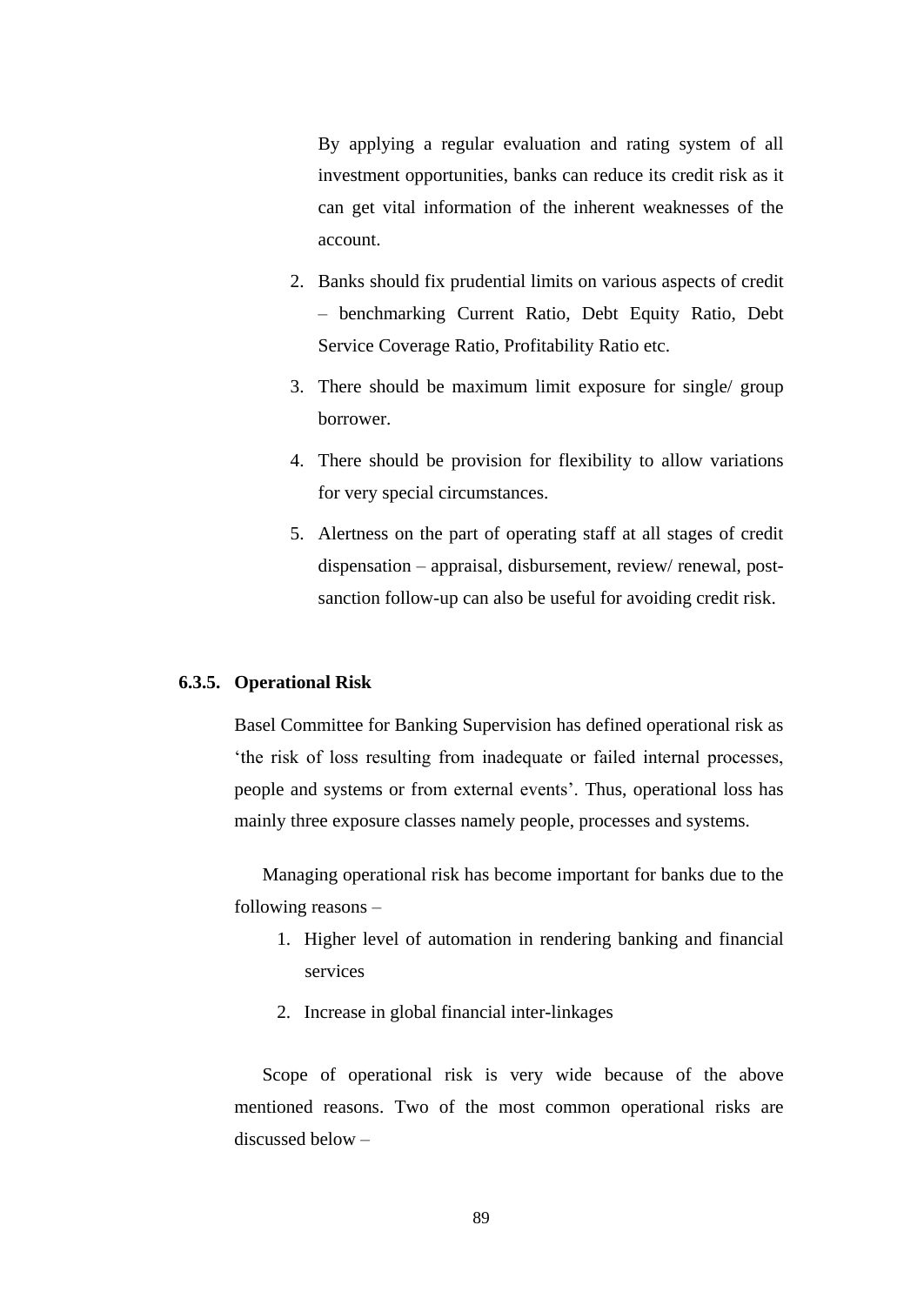- **(a)** *Transaction Risk*: Transaction risk is the risk arising from fraud, both internal and external, failed business processes and the inability to maintain business continuity and manage information.
- **(b)** *Compliance Risk*: Compliance risk is the risk of legal or regulatory sanction, financial loss or reputation loss that a bank may suffer as a result of its failure to comply with any or all of the applicable laws, regulations, codes of conduct and standards of good practice. It is also called integrity risk since a bank's reputation is closely linked to its adherence to principles of integrity and fair dealing.

# **6.3.6. Other Risks**

Apart from the above mentioned risks, following are the other risks confronted by Banks in course of their business operations (Kumar et al.,  $2005$ ) –

- **(a)** *Strategic Risk*: Strategic Risk is the risk arising from adverse business decisions, improper implementation of decisions or lack of responsiveness to industry changes. This risk is a function of the compatibility of an organisation's strategic goals, the business strategies developed to achieve those goals, the resources deployed against these goals and the quality of implementation.
- **(b)** *Reputation Risk*: Reputation Risk is the risk arising from negative public opinion. This risk may expose the institution to litigation, financial loss or decline in customer base.

#### **6.4. Risk Management Practices in India**

Risk Management, according to the knowledge theorists, is actually a combination of management of uncertainty, risk, equivocality and error (Mohan, 2003). Uncertainty – where outcome cannot be estimated even randomly, arises due to lack of information and this uncertainty gets transformed into risk (where estimation of outcome is possible) as information gathering progresses. As information about markets and knowledge about possible outcomes increases,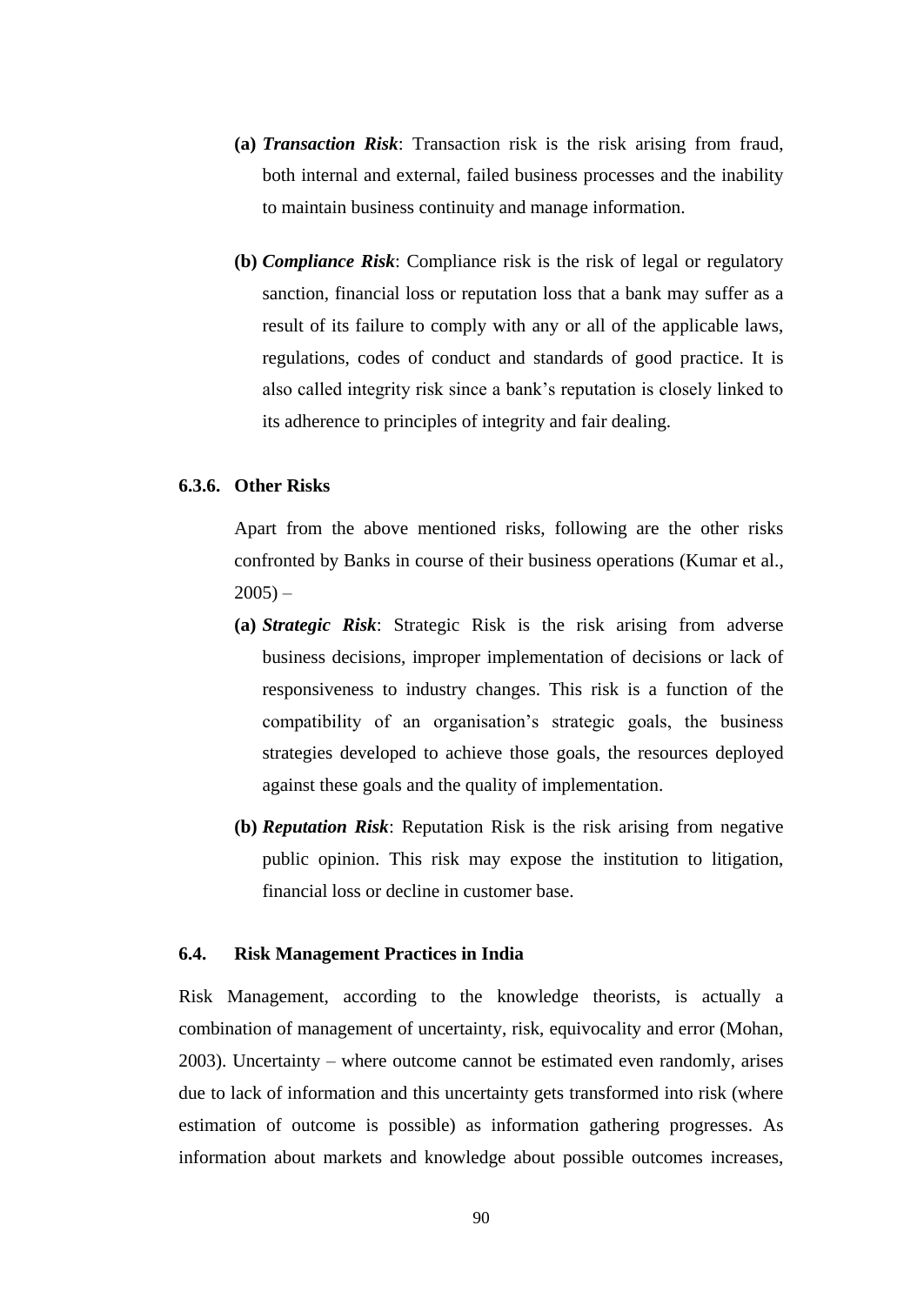risk management provides solution for controlling risk. Equivocality arises due to conflicting interpretations and the resultant lack of judgment. This happens despite adequate knowledge of the situation. That is why, banking as well as other institutions develop control systems to reduce errors, information systems to reduce uncertainty, incentive system to manage agency problems in riskreward framework and cultural systems to deal with equivocality.

Initially, the Indian banks have used risk control systems that kept pace with legal environment and Indian accounting standards. But with the growing pace of deregulation and associated changes in the customer's behaviour, banks are exposed to mark-to-market accounting (Mishra, 1997). Therefore, the challenge of Indian banks is to establish a coherent framework for measuring and managing risk consistent with corporate goals and responsive to the developments in the market. As the market is dynamic, banks should maintain vigil on the convergence of regulatory frameworks in the country, changes in the international accounting standards and finally and most importantly changes in the clients' business practices. Therefore, the need of the hour is to follow certain risk management norms suggested by the RBI and BIS.

# **6.5. Role of RBI in Risk Management in Banks**

The Reserve Bank of India has been using CAMELS rating to evaluate the financial soundness of the Banks. The CAMELS Model consists of six components namely Capital Adequacy, Asset Quality, Management, Earnings Quality, Liquidity and Sensitivity to Market risk

In 1988, The Basel Committee on Banking Supervision of the Bank for International Settlements (BIS) has recommended using capital adequacy, assets quality, management quality, earnings and liquidity (CAMEL) as criteria for assessing a Financial Institution. The sixth component, sensitivity to market risk (S) was added to CAMEL in 1997 (Gilbert, Meyer & Vaughan, 2000). However, most of the developing countries are using CAMEL instead of CAMELS in the performance evaluation of the FIs. The Central Banks in some of the countries like Nepal, Kenya use CAEL instead of CAMELS (Baral, 2005). CAMELS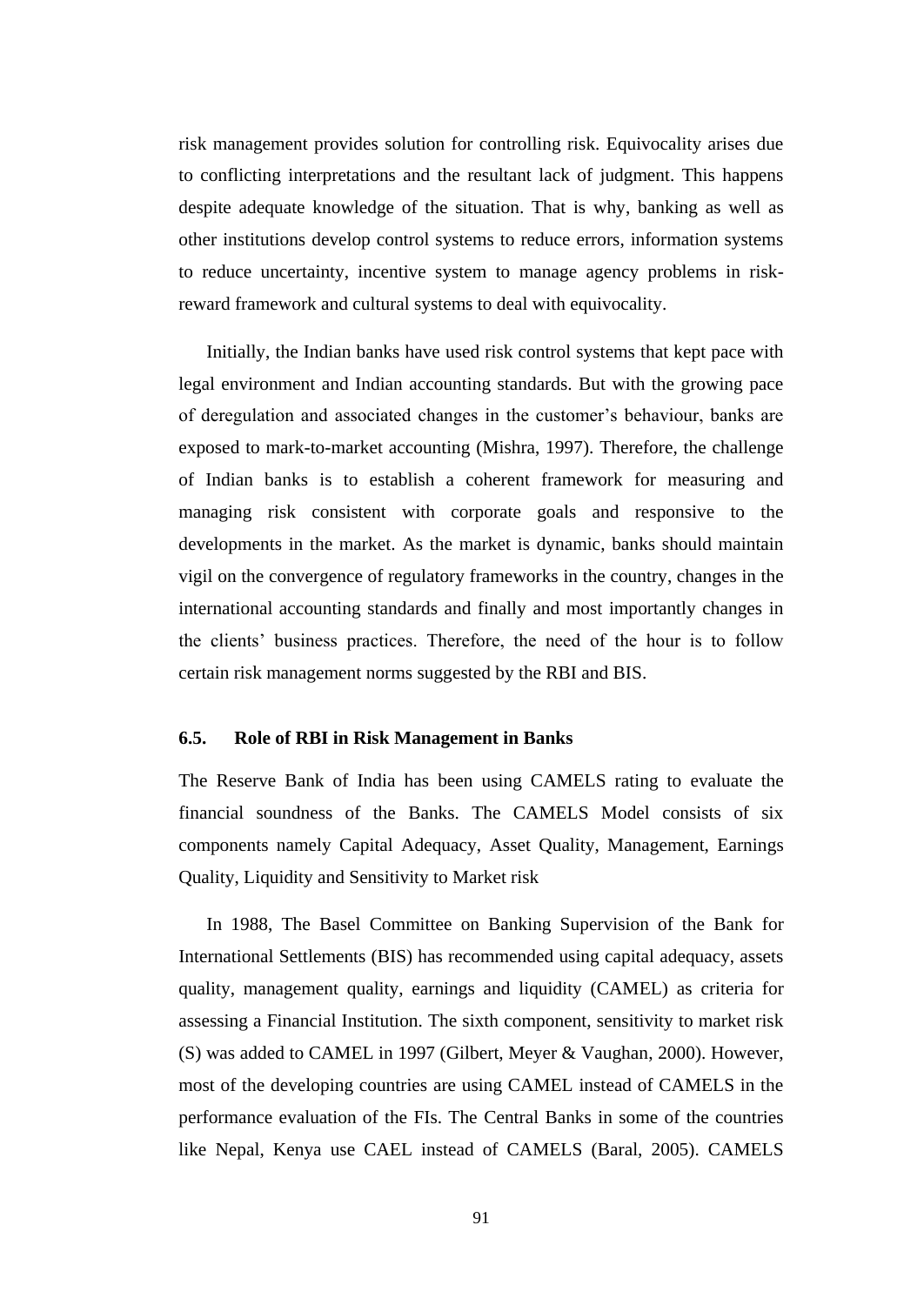framework is a common method for evaluating the soundness of Financial **Institutions** 

In India, the focus of the statutory regulation of commercial banks by RBI until the early 1990s was mainly on licensing, administration of minimum capital requirements, pricing of services including administration of interest rates on deposits as well as credit, reserves and liquid asset requirements (Kannan, 2004). In these circumstances, the supervision had to focus essentially on solvency issues. After the evolution of the BIS prudential norms in 1988, the RBI took a series of measures to realign its supervisory and regulatory standards and bring it at par with international best practices. At the same time, it also took care to keep in view the socio-economic conditions of the country, the business practices, payment systems prevalent in the country and the predominantly agrarian nature of the economy, and ensured that the prudential norms were applied over the period and across different segments of the financial sector in a phased manner.

Finally, it was in the year 1999 that RBI recognised the need of an appropriate risk management and issued guidelines to banks regarding assets liability management, management of credit, market and operational risks. The entire supervisory mechanism has been realigned since 1994 under the directions of a newly constituted Board for Financial Supervision (BFS), which functions under the aegis of the RBI, to suit the demanding needs of a strong and stable financial system. The supervisory jurisdiction of the BFS now extends to the entire financial system barring the capital market institutions and the insurance sector. The periodical on-site inspections, and also the targeted appraisals by the Reserve Bank, are now supplemented by off-site surveillance which particularly focuses on the risk profile of the supervised institution. A process of rating of banks on the basis of CAMELS in respect of Indian banks and CACS (Capital, Asset Quality, Compliance and Systems & Control) in respect of foreign banks has been put in place from 1999.

Since then, the RBI has moved towards more stringent capital adequacy norms and adopted the CAMEL (Capital adequacy, Asset quality, Management,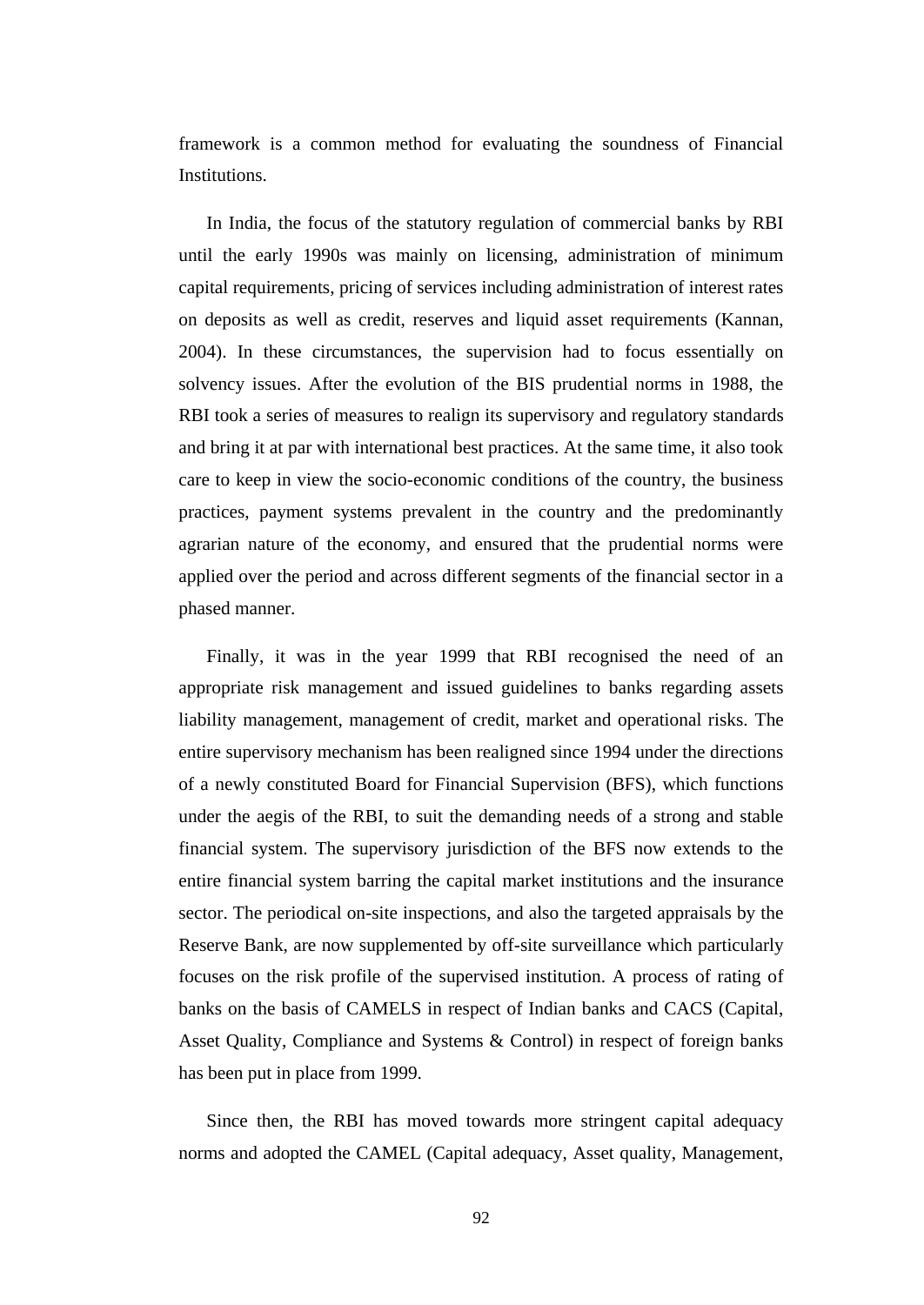Earnings, Liquidity) based rating system for evaluating the soundness of Indian banks. The Reserve Bank's regulatory and supervisory responsibility has been widened to include financial institutions and non-banking financial companies. As a result, considering the changes in the Banking industry, the thrust lies upon Risk - Based Supervision (RBS). The main supervisory issues addressed by Board for Financial Supervision (BFS) relate to on-site and off-site supervision of banks.

The on-site supervision system for banks is on an annual cycle and is based on the 'CAMEL' model. It focuses on core assessments in accordance with the statutory mandate, i.e., solvency, liquidity, operational soundness and management prudence. Thus, banks are rated on this basis. Moreover, in view of the recent trends towards financial integration, competition, globalisation, it has become necessary for the BFS to supplement on-site supervision with off-site surveillance so as to capture 'early warning signals' from off-site monitoring that would be helpful to avert the likes of East Asian financial crisis (Sireesha, 2008). The off-site monitoring system consists of capital adequacy, asset quality, large credit and concentration, connected lending, earnings and risk exposures viz., currency, liquidity and interest rate risks. Apart from this, the fundamental and technical analysis of stock of banks in the secondary market will serve as a supplementary indicator of financial performance of banks.

Thus, on the basis of RBS, a risk profile of individual Bank will be prepared. A high-risk sensitive bank will be subjected to more intensive supervision by shorter periodicity with greater use of supervisory tools aimed on structural meetings, additional off site surveillance, regular on site inspection etc. This will be undertaken in order to ensure the stability of the Indian Financial System.

## **6.6. The BASEL Committee on Banking Supervision**

At the end of 1974, the Central Bank Governors of the Group of Ten countries formed a Committee of banking supervisory authorities. As this Committee usually meets at the Bank of International Settlement (BIS) in Basel, Switzerland, this Committee came to be known as the Basel Committee. The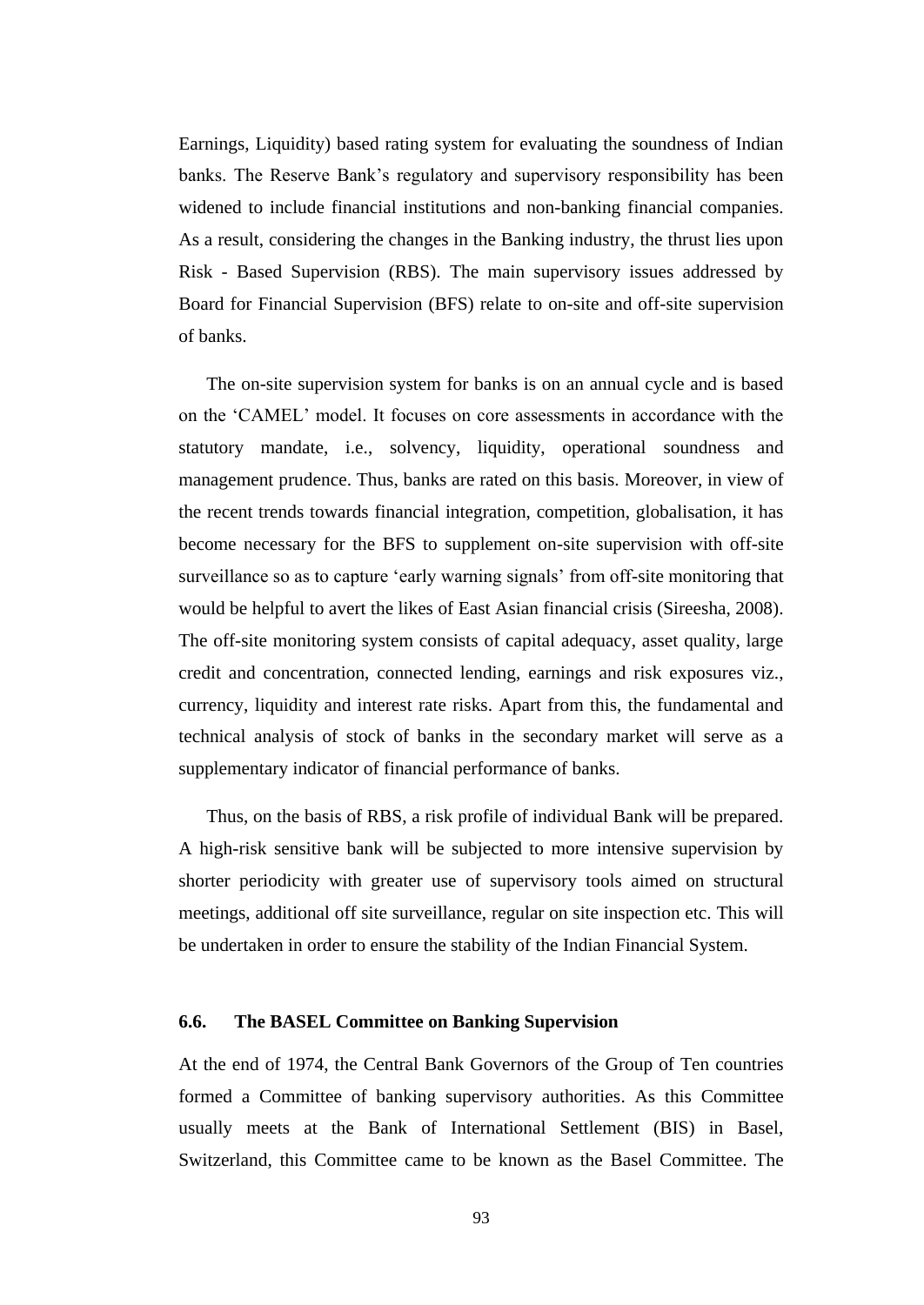Committee's members came from Belgium, Canada, France, Germany, Italy, Japan, Luxembourg, the Netherlands, Spain, Sweden, Switzerland, United Kingdoms and the United States. Countries are represented by their central banks and also by the authority with formal responsibility for the prudential supervision of banking business where this is not the central bank.

The Basel Committee does not possess any formal supra-national supervisory authority, and its conclusions do not, and were never intended to, have legal force. Rather, it formulates broad supervisory standards and guidelines and recommends the statements of best practice in the expectation that individual authorities will take steps to implement them through detailed arrangements – statutory or otherwise – which are best suited to their own national systems (NEDfi Databank Quarterly, 2004). In this way, the Committee encourages convergence towards common approaches and common standards without attempting detailed harmonisation of member countries' supervisory techniques.

The Committee reports to the central bank Governors of the Group of Ten countries and seeks the Governors' endorsement for its major initiatives. In addition, however, since the Committee contains representatives from institutions, which are not central banks, the decision involves the commitment of many national authorities outside the central banking fraternity. These decisions cover a very wide range of financial issues.

One important objective of the Committee's work has been to close gaps in international supervisory coverage in pursuit of two basic principles – that no foreign banking establishment should escape supervision and the supervision should be adequate. To achieve this, the Committee has issued a long series of documents since 1975.

# **6.6.1. BASEL I**

In 1988, the BASEL Committee decided to introduce a capital measurement system (BASEL I) commonly referred to as the *Basel Capital Accord*. Since 1988, this framework has been progressively introduced not only in member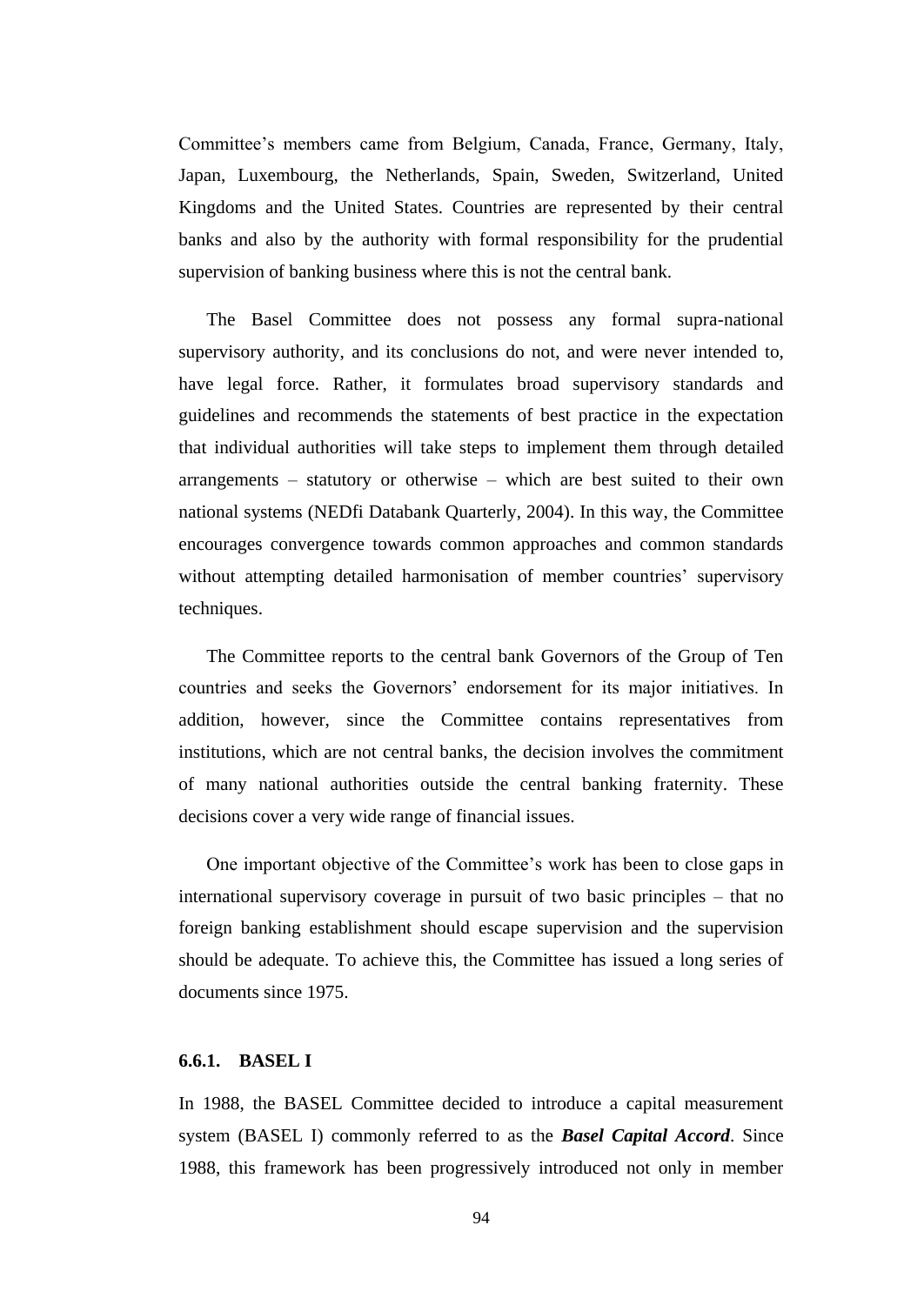countries but also in virtually all other countries with active international banks. Towards the end of 1992, this system provided for the implementation of a credit risk measurement framework with minimum capital standard of 8%.

The basic achievement of Basel I has been to define bank capital and the socalled bank capital ratio. Basel I is a ratio of capital to risk-weighted assets. The numerator, Capital, is divided into Tier 1 (equity capital plus disclosed reserves minus goodwill) and Tier 2 (asset revaluation reserves, undisclosed reserves, general loan loss reserves, hybrid capital instrument and subordinated term debt). Tier 1 capital ought to constitute at least 50 per cent of the total capital base. Subordinated debt (with a minimum fixed term to maturity of five years, available in the event of liquidation, but not available to participate in the losses of a bank which is still continuing its activities) is limited to a maximum of 50 per cent of Tier 1.

The denominator of the Basel I formula is the sum of risk-adjusted assets plus off-balance sheet items adjusted to risk. There are five credit risk weights: 0 per cent, 10 per cent, 20 per cent, 50 per cent and 100 per cent and equivalent credit conversion factors for off-balance sheet items. Some of the risk weights are rather 'arbitrary' (for example, 0 % for government or central bank claims, 20 % for Organisation for Economic Cooperation and Development (OECD) inter-bank claims, 50 % for residential mortgages, 100 % for all commercial and consumer loans). The weights represent a compromise between differing views, and are not 'stated truths' about the risk profile of the asset portfolio, but rather the result of bargaining on the basis of historical data available at that time on loan performance and judgments about the level of risk of certain parts of counterpart, guarantor or collateral (Lastra, 2004). The risk weights have created opportunities for regulatory arbitrage.

Interestingly, there is no strong theory for the 'target' ratio 8 per cent of capital (tier 1 plus tier 2) to risk-adjusted assets plus off-balance sheet items. The 8% figure has been derived based on the median value in existing good practice at the time (US/UK 1986 Accord): the UK and the USA bank around 7.5 per cent, Switzerland 10 per cent and France and Japan 3 per cent etc. Basel I was a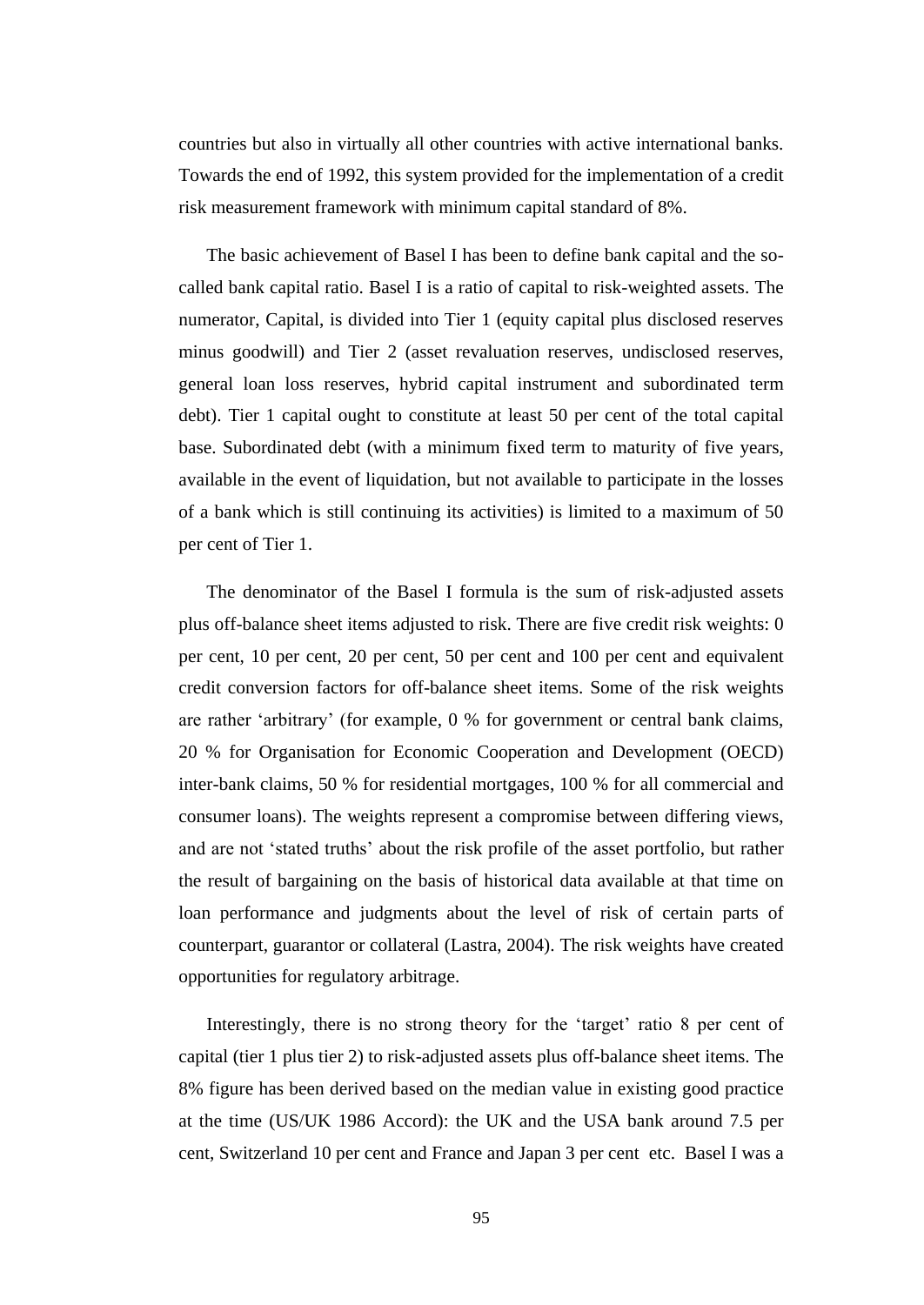simple ratio, despite the rather 'arbitrary' nature of the definition of Tier 2 capital, the risk weights and the 8 % target ratio. It is a standard broadly accepted by the industry and by the authorities in both developed and developing countries.

### **6.6.2. BASEL II (Revised International Capital Framework)**

Central bank Governors and the heads of bank supervisory authorities in the Group of Ten (G10) countries endorsed the publication of '*International Convergence of Capital Measurement and Capital Standards: a Revised Framework*', the new capital adequacy framework commonly known as **Basel II**. The Committee intends that the revised framework would be implemented by the end of year 2006.

In principle, the new approach (Basel II) is not intended to raise or lower the overall level of regulatory capital currently held by banks, but to make it more risk sensitive. The spirit of the new Accord is to encourage the use of internal systems for measuring risks and allocating capital. The new Accord also wishes to align regulatory capital more closely with economic capital. The proposed capital framework consists of three pillars –

| Pillar 1 | Minimum capital requirements |
|----------|------------------------------|
| Pillar 2 | Supervisory review process   |
| Pillar 3 | Market discipline            |

### **Pillar 1**: **Minimum Capital Requirements**

Pillar 1 of the new capital framework revises the 1988 Accord's guidelines by aligning the minimum capital requirements more closely to each bank's actual risk of economic loss. The minimum capital adequacy ratio would continue to be 8% of the risk-weighted assets (as per RBI, it is 9%), which will cover capital requirements for credit, market and operational risks.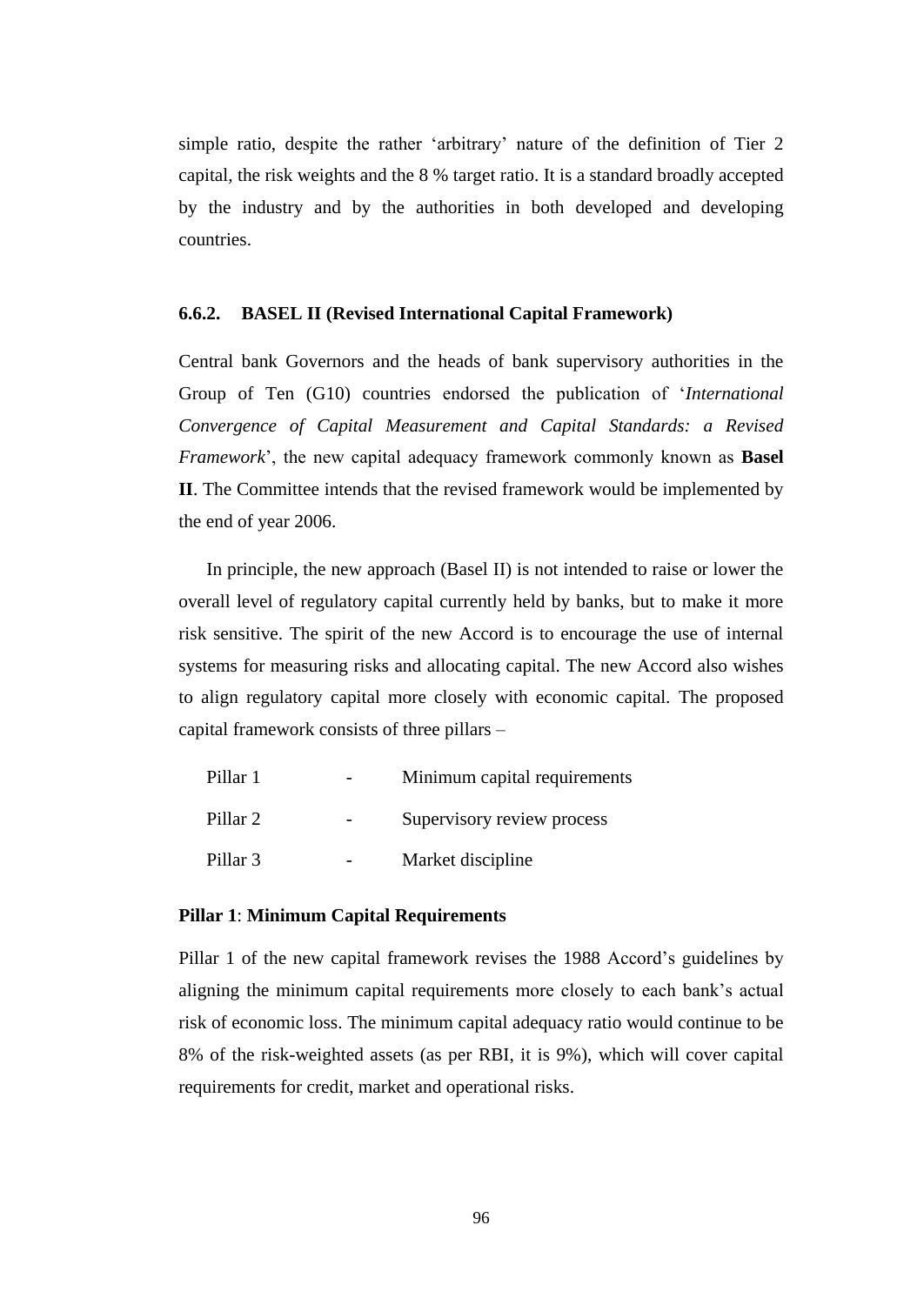# *Estimating Capital required for Credit Risks*

For estimating the capital required for credit risks, a range of approaches such as Standardised, Foundation Internal Rating Based (IRB) and Advanced IRB are suggested.

Under the Standardised Approach, preferential weights ranging from 0% to 150% would be assigned to assets based on the external credit rating agencies, approved by the national supervisors in accordance with the criteria defined by the Committee.

Under Internal Rating Based (IRB) Approach, banks would be allowed to estimate their own Probability of Default (PD) instead of standard percentages such as 20%, 50%, 100% etc. For this purpose, two approaches namely Foundation IRB and Advanced IRB are suggested. In case of Foundation IRB approach, RBI is required to set rules for estimating the value of Loss Given Default (LGD) and Exposure at Default (EAD), while under Advanced IRB approach, banks would be allowed to use their own estimates of LGD and EAD.

# *Estimating Capital required for Market Risks*

The Narasimham Committee II on Banking Sector Reforms had recommended that in order to capture market risk in the investment portfolio, a risk-weight of 5% should be applied for Government<sup>2</sup> and other approved securities for the purpose of capital adequacy. The Reserve Bank of India has prescribed 2.5% risk-weight for capital adequacy for market risk on SLR and non-SLR securities with effect from March 2000 and 2001 respectively, in addition to appropriate risk-weights for credit risk. Further the banks in India are required to apply the 2.5% risk-weight for capital charges for market risk for the whole investment portfolio and 100 % risk-weight on open gold and forex position limits.

# *Estimating Capital required for Operational Risks*

For operational risk, three approaches namely Basic Indicator, Standardised and Internal measurement have been provided.

 2 **Source**: http: www.rbidocs.rbi.org.in/rdocs/PublicationReport/Pdfs/24157.pdf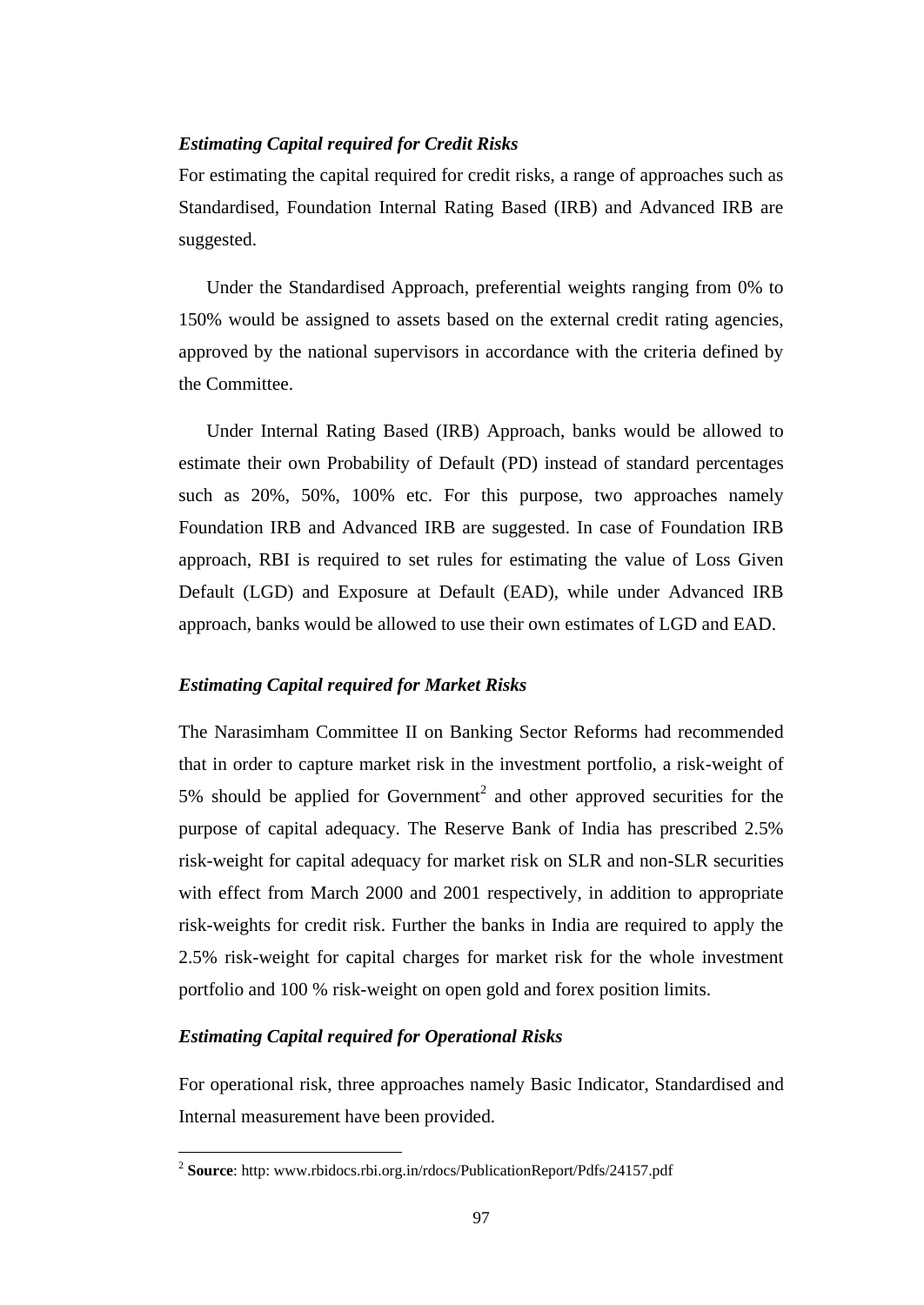Under the Basic Indicator approach, banks have to hold capital for operational risk equal to the fixed percentage (Alpha) of average annual gross income over the previous three years.

 $K_{BIA}$  =  $GI \times \alpha$ 

Where

 $K<sub>BIA</sub>$  = the capital charge under the Basic Indicator Approach

 $GI = average$  annual gross income over the previous three years.

 $\alpha$  = fixed percentage

In fact, under the above approach, the additional capital required for operational risk is 20% of the minimum regulatory capital (i.e., 20 % of 9 %  $=$ 1.8 % of the total risk weighted assets)

The standardised approach builds on the basic indicator approach. It divides the bank's activities into 8 business lines – corporate finance, trading and sales, retail banking, commercial banking, payment and settlement, agency services, asset management and retail brokerage. The capital charge for operational risk is arrived at based on fixed percentage for each business line.

The Internal measurement approach allows individual banks to use their own data to determine capital required for operational risk

Thus, under BASEL II, the denominator of the minimum capital ratio will consist of three parts – the sum of all risk weighted assets for credit risk, plus 12.5 times (reciprocal of 8 % minimum risk based capital ratio) the sum of the capital charges for market risk and operational risk. The multiplicatory factor of 12.5 has been introduced in order to enable banks to create a numerical link between the calculation of capital requirement for credit risk and the capital requirement for operational and market risks. In case of capital requirement for credit risk, calculation of capital is based on the risk weighted assets. However, for calculating capital requirement for operational and market risk, the capital charge itself is calculated directly.

Regulatory Capital

-------------------------------------------------------------------------- = Desired Capital Risk weight Asset  $\times$  12.5 (Market + Operational Risks) Ratio (CAR) for Credit Risk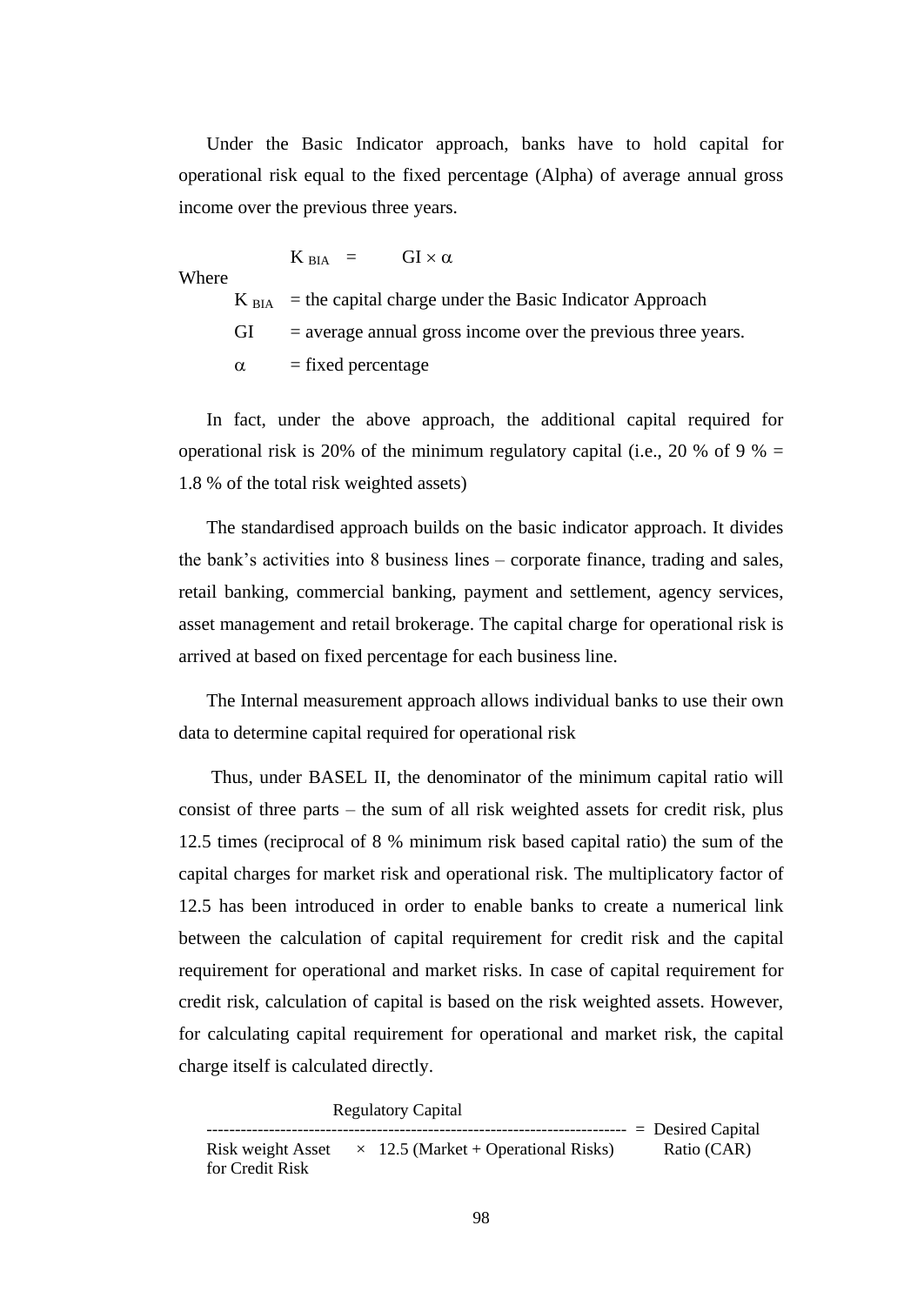Hence, the regulatory requirements cover three types of risks, credit risk, market and operational risks.

## **Pillar 2: Supervisory Review Process**

Pillar 2 of the new capital framework recognises the necessity of exercising effective supervisory review of banks' internal assessments of their overall risks to ensure that bank management is exercising sound judgment and had set aside adequate capital for these risks. To be more specific –

- Supervisors will evaluate the activities and risk profiles of individual banks to determine whether those organisations should hold higher levels of capital than the minimum requirements in Pillar 1 would specify and to see whether there is any need for remedial actions.
- The committee expects that, when supervisors engage banks in a dialogue about their internal processes for measuring and managing their risks, they will help to create implicit incentives for organisations to develop sound control structures and to improve those processes.

Thus, the supervisory review process is intended not only to ensure that banks have adequate capital to support all the risks in their business, but also to encourage banks to develop and use better risk management techniques in monitoring and managing their risks.

There are three main areas that might be particularly suited to treatment under Pillar 2.

Risks considered under Pillar 1 that are not fully captured by the Pillar 1 process (e.g. the proposed Operational risk in Pillar 1 may not adequately cover all the specific risks of any given institution).

- Those factors not taken into account by the Pillar 1 process e.g. interest rate risk
- Factor external to the bank e.g. business cycle effects.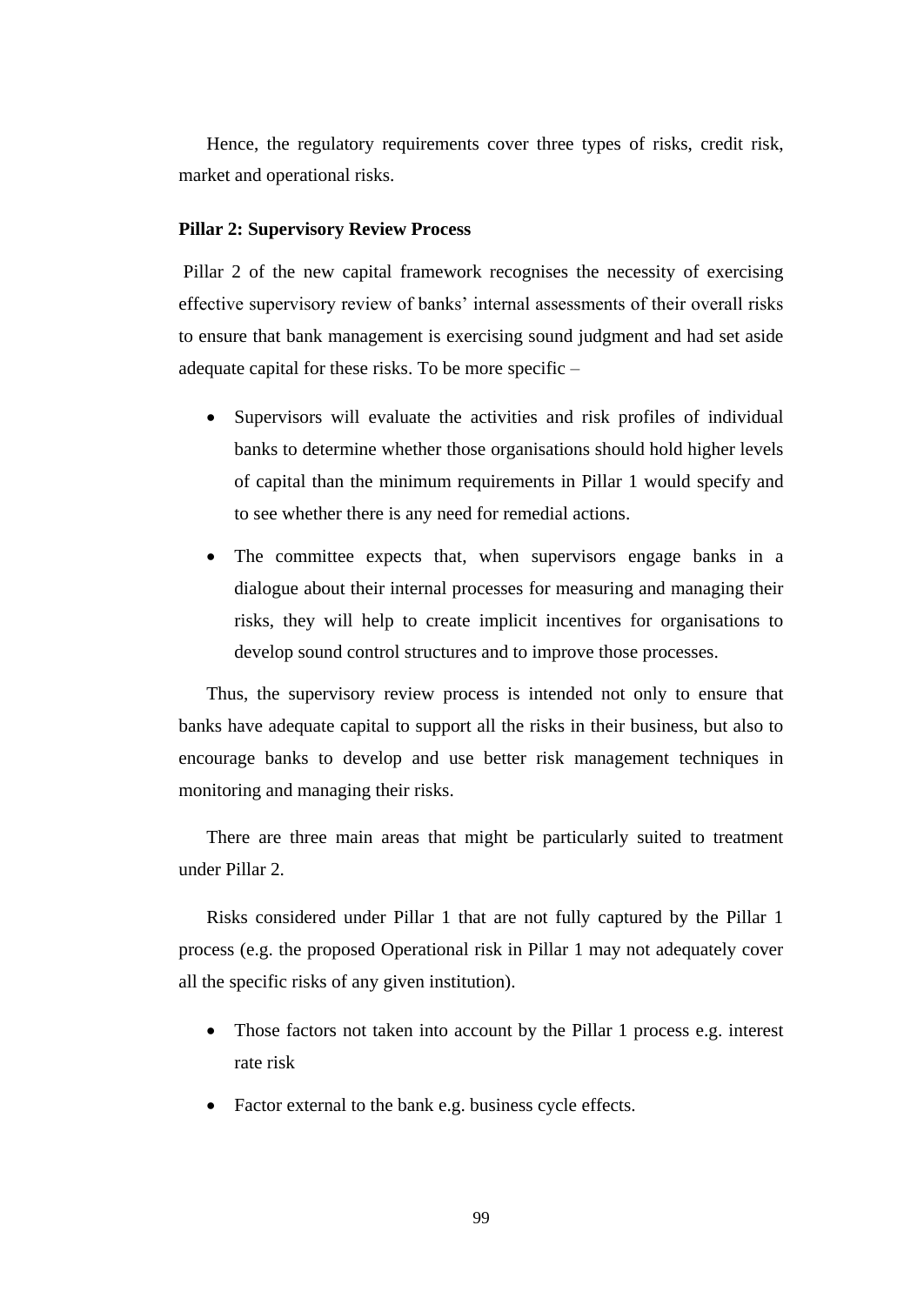#### **Pillar 3: Market Discipline**

Pillar 3 leverages the ability of market discipline to motivate prudent management by enhancing the degree of transparency in banks' public reporting. It sets out the public disclosures that banks must make that lend greater insight into the adequacy of their capitalisation. The Committee believes that, when market place participants have a sufficient understanding of a bank's activities and the controls it has in place to manage its exposures, they are better able to distinguish between banking organisations so that they can reward those that manage their risks prudently and penalise those that do not (NEDfi Databank Quarterly, 2004).

Thus, adequate disclosure of information to public brings in market discipline and in the process promotes safety and soundness in the financial system. The Committee proposes two types of disclosures namely Core and Supplementary. Core disclosures are those which convey vital information for all institutions while Supplementary disclosures are those required for some. The Committee recommends that all sophisticated internationally active banks should make the full range of core and supplementary information publicly available. The Committee also has emphasised the importance of timeliness of information. For the purpose, it has recommended disclosure on semi-annual basis and for internationally active banks on a quarterly basis.

## **6.7. Global Financial Crisis and the Indian Banking Sector**

The impact of the global crisis has been transmitted to the Indian economy through three distinct channels, viz., the financial sector, exports and exchange rates. Fortunately, India, like most of the emerging economies, was lucky to avoid the first round of adverse affects because its banks were not overly exposed to subprime lending (Vashisht and Pathak, 2009). Only one of the larger private sector banks, the ICICI Bank, was partly exposed but it managed to counter the crisis through a strong balance sheet and timely government action. Excellent regulations by RBI and the decision not to allow investment banking on the US model were the two main reasons that helped to overcome the adverse situation. Further, RBI has also enforced the prudential and capital adequacy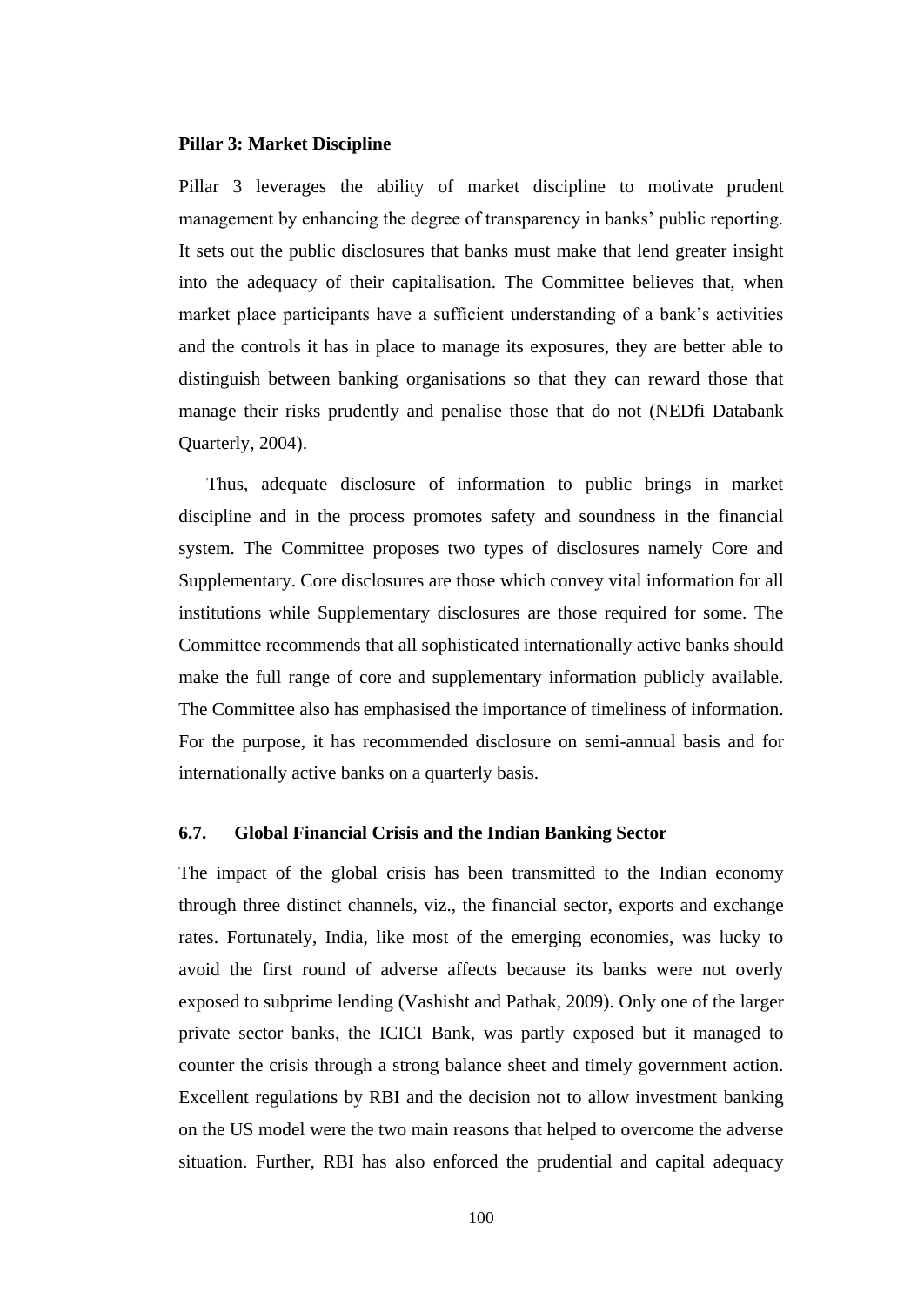norms without fear or favour. RBI regulations are equally applicable to all the Indian Banks, both in the public and private sector. Indian commercial banks are professionally managed and proper risk management systems are put in place. In short, it can be said that strict regulation and conservative policies adopted by the Reserve Bank of India have ensured that banks in India are relatively insulated from the travails of their western counterparts (Kundu 2008). Contrary to the situation in India, in U.S., certain relaxations were permitted in the case of large banks which were considered 'too big to fail' and this relaxation ultimately triggered the crisis. Thus, eventually it was proved that it is not the size that matters, but prudence and proper risk management systems. Interestingly, while the developed world, including the U.S, the Euro Zone and Japan, have plunged into recession, the Indian Economy is being affected by the spill-over effects of the global financial crisis only (Chidambaram 2008). In fact, the financial sector has emerged without much damage and this was possible due to our strong regulatory framework and in part on account of state ownership of most of the banking sector (Kundu, 2008).

Although, Indian banks escaped the contagion because they were highly regulated at home and not too integrated with the global financial system in terms of sharing the risks inherent in the trillions of dollars of worthless financial products (Venu, 2010), but the global financial crisis and its aftermath forced banks to introspect about the kind of financial sector architecture India should have in the years ahead apart from quantification of risk and appropriate risk management models.

Interestingly, over the years, there were significant developments in the area of quantification of risk and presently, the focus has shifted to statistical aspects of risk management – especially to risk modeling and other computational techniques of risk measurement. Although academic research advocates the use of VaR for market risk assessment, in respect of credit risk, there is no single 'best practice' model for credit risk capital assessment (Gopinath, 2006). The Basel II 'Internal Rating Based' methodology provides a portfolio model for credit risk management but bank managements will have to focus on the determinants of credit risk factors, the dependency between risk factors, the